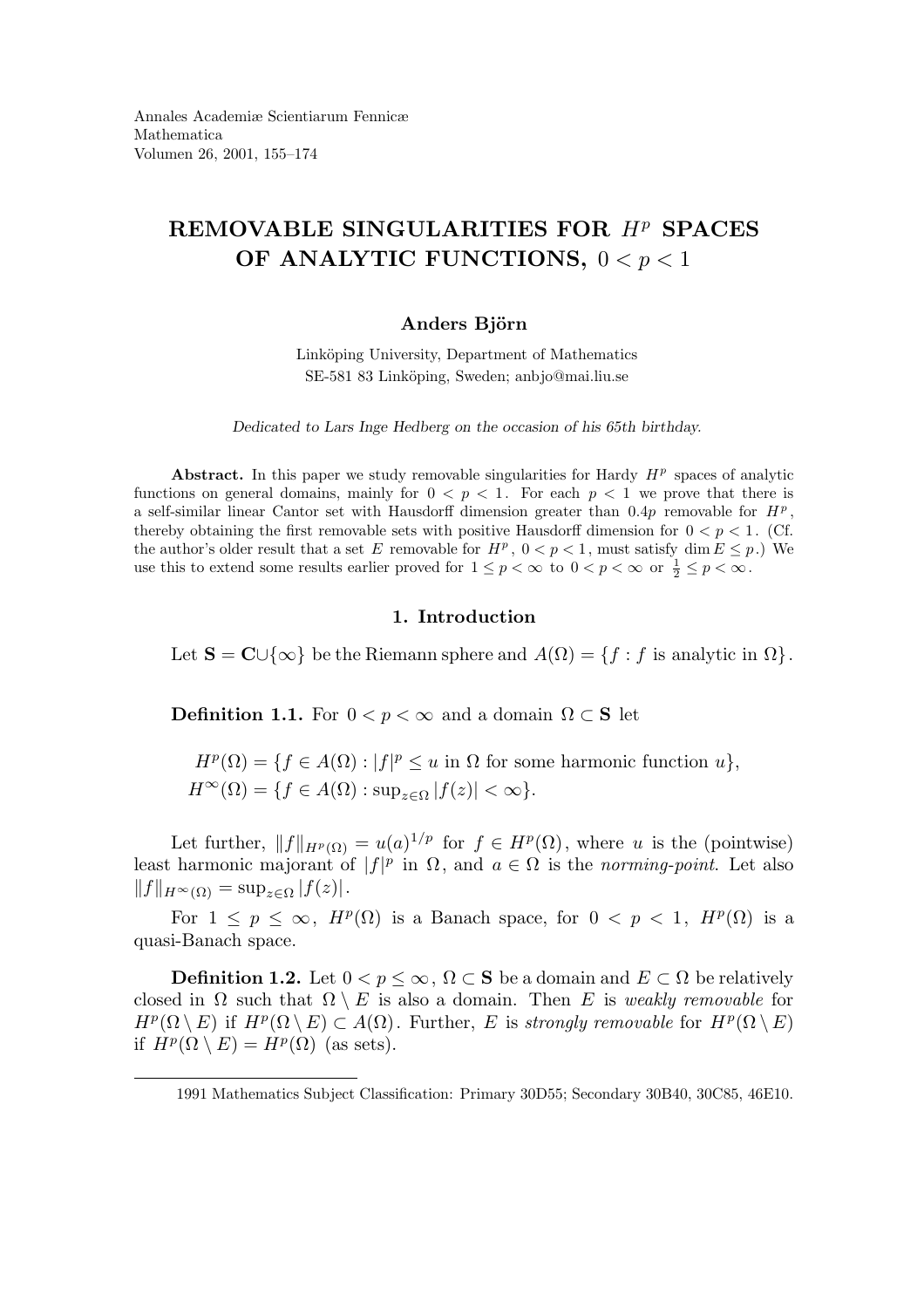It is clear that if E is strongly removable for  $H^p(\Omega \setminus E)$ , then it is also weakly removable for  $H^p(\Omega \setminus E)$ . If E is compact more is true. Theorem 4.5 in Björn [4], essentially due to Hejhal, shows that if  $K$  is compact and weakly removable for one domain  $\Omega \supset K$ , then K is strongly removable for all domains  $\Omega \supset K$ . Hence, for compact K we just say that K is removable for  $H^p$ , without specifying weak/strong or the domain.

For  $H^{\infty}$  it is easy to see that weak and strong removability is the same for all sets, not only for compact sets. Removable singularities for  $H^{\infty}$  have been studied by many people for more than a century, we will only use it for comparison.

We want to recall that, if E is weakly removable for  $H^p(\Omega \setminus E)$  and  $q > p$ , then  $H^q(\Omega \setminus E) \subset H^p(\Omega \setminus E) \subset A(\Omega)$ , and hence, E is weakly removable for  $H^q(\Omega \setminus E)$ .

In Björn  $[1]$ ,  $[2]$ ,  $[4]$  weakly removable sets were called "I-removable" or "removable in the first sense", and strongly removable sets were called "II-removable" or "removable in the second sense". In the earlier literature the two types of removability were not treated simultaneously. However, most of the earlier papers dealt only with the compact case.

The following characterization for weakly removable sets was given in Björn [4].

**Theorem 1.3.** Let  $0 < p \leq \infty$ . Let  $\Omega \subset S$  be a domain and  $E \subset \Omega$  be such that  $\Omega \setminus E$  is also a domain. Then E is weakly removable for  $H^p(\Omega \setminus E)$ if and only if  $E$  can be written as a countable union of well-separated compact sets  $K_1, K_2, \ldots$ , removable for  $H^p$ , where by well-separated we mean that  $dist(K_k, \bigcup_{j=1, j\neq k}^{\infty} K_j) > 0$  for  $k = 1, 2, \dots$ .

Since it is well known that weakly removable sets are totally disconnected (it follows from the same property for  $p = \infty$ ), the condition of well-separatedness on the compact sets  $K_k$  can be equivalently stated by saying that  $K_k$  should be pairwise disjoint compact sets such that the sets  $\bigcup_{j=k}^{\infty} K_j$  are relatively closed subsets of  $\Omega$  for  $k = 1, 2, \ldots$ . The theorem was stated and proved in this form as Theorem  $4.10$  in Björn  $|4|$ .

This theorem shows that a set E weakly removable for  $H^p(\Omega \setminus E)$  for some domain  $\Omega \supset E$  with  $\Omega \setminus E$  being a domain, is weakly removable for all domains  $\Omega \supset E$ , with  $\Omega \setminus E$  being a domain. Thus we usually just say that a set E is weakly removable for  $H^p$  without specifying the domain.

The first one to study removable singularities for  $H^p$  spaces,  $p < \infty$ , was Parreau [19], [20] in the early 1950s, and soon afterwards Rudin [21]. In the late 1960s Heins [11] and Yamashita [23], [24] wrote some papers. In the 1970s important contributions were made by Hejhal [12], [13], Kobayashi [15], [16] and Hasumi [9].

Removability is a conformal invariant. The major motivation at this time was to find out if different  $p$  give different removable singularities, and hence different conformal invariants.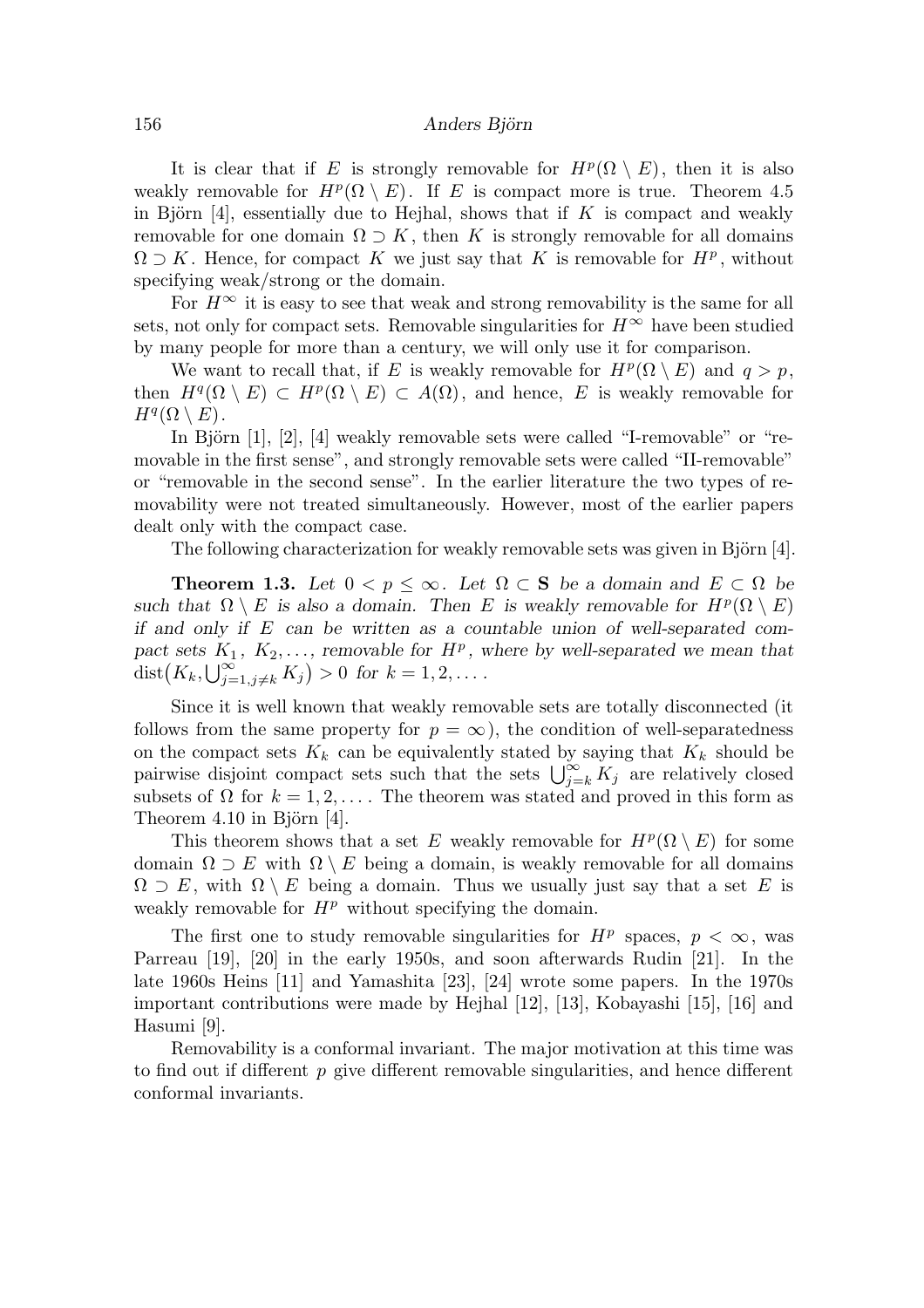Hejhal [12], [13] made important partial solutions to this problem. Kobayashi [15], [16] refined Hejhal's methods finally obtaining that, if  $0 < p < q \leq \infty$  and  $q \geq 1$ , then there is a compact set removable for  $H<sup>q</sup>$  but not removable for  $H<sup>p</sup>$ . At about the same time as Kobayashi obtained his result, Hasumi [9] obtained the same result without the restriction  $q \geq 1$  in an even more general form; we refer to Hasumi [9] or Björn [4] for the exact formulation. Hasumi used a method completely different from the method used by Hejhal and Kobayashi.

In the 1980s Järvi [14] wrote a paper on the higher dimensional case, Conway– Dudziak–Straube [7] wrote a paper on the related problem of isometrically removable singularities including the higher dimensional case and Øksendal [18] wrote a paper on singularities lying on curves. After that only the author seems to have studied the problem.

We refer to Björn  $[4]$  for a more detailed survey.

Most of the above papers and results were only obtained for  $p \geq 1$ , which is not the major concern of this paper.

Relatively closed subsets of zero logarithmic capacity are always strongly removable for all  $H^p$ ,  $0 < p \le \infty$ , see Conway–Dudziak–Straube [7]. The above mentioned result by Hasumi is another of the few results available for  $p < 1$ . It is easy to see (by looking at the construction) that all the sets Hasumi constructs have zero Hausdorff dimension. Of course, we can use Theorem 1.3 to obtain more removable sets, but still all of these sets have zero Hausdorff dimension.

Hasumi's examples show that there are zero-dimensional compact sets not removable for any  $H^p$ ,  $0 < p < \infty$ . This is in great contrast to Painlevé's theorem that all sets with zero one-dimensional Hausdorff measure are removable for  $H^{\infty}$ .

Kobayashi showed that there are zero-dimensional compact subsets of R not removable for any  $H^p$ ,  $0 < p < 1$ . This is obtained by the proof of Lemma 2 in Kobayashi [16], even if it is not mentioned explicitly in the paper. Again, this is in great contrast to the result that any subset of  $\bf{R}$  with zero one-dimensional Hausdorff measure is removable for  $H^1$ , see Björn [5] for a historical account of this and related results.

Theorem 4.17 in Björn [4] shows that every (weakly) removable set E for  $H^p$ ,  $0 < p \leq 1$ , has dim  $E \leq p$ . The result was stated in terms of Riesz capacities, we refer to Björn  $[4]$  for the exact statement.

This is essentially all that is known about removable singularities for  $H<sup>p</sup>$ ,  $0 \leq p \leq 1$ , before this paper. The main result of this paper is the following theorem, which will be proved in Section 2.

**Theorem 1.4.** Let  $0 < p < 1$ . Then there exists  $\alpha$  such that the linear self-similar Cantor set  $C_{\alpha}$ , defined in Definition 2.1, is removable for  $H^p$  and  $\dim C_{\alpha} > 0.4p$ . If  $p \le 0.65$ , then  $\alpha$  can be chosen so that  $\dim C_{\alpha} > 0.5p$ , and if  $p \leq 0.4$ ,  $\alpha$  can be chosen so that dim  $C_{\alpha} > 0.6p$ .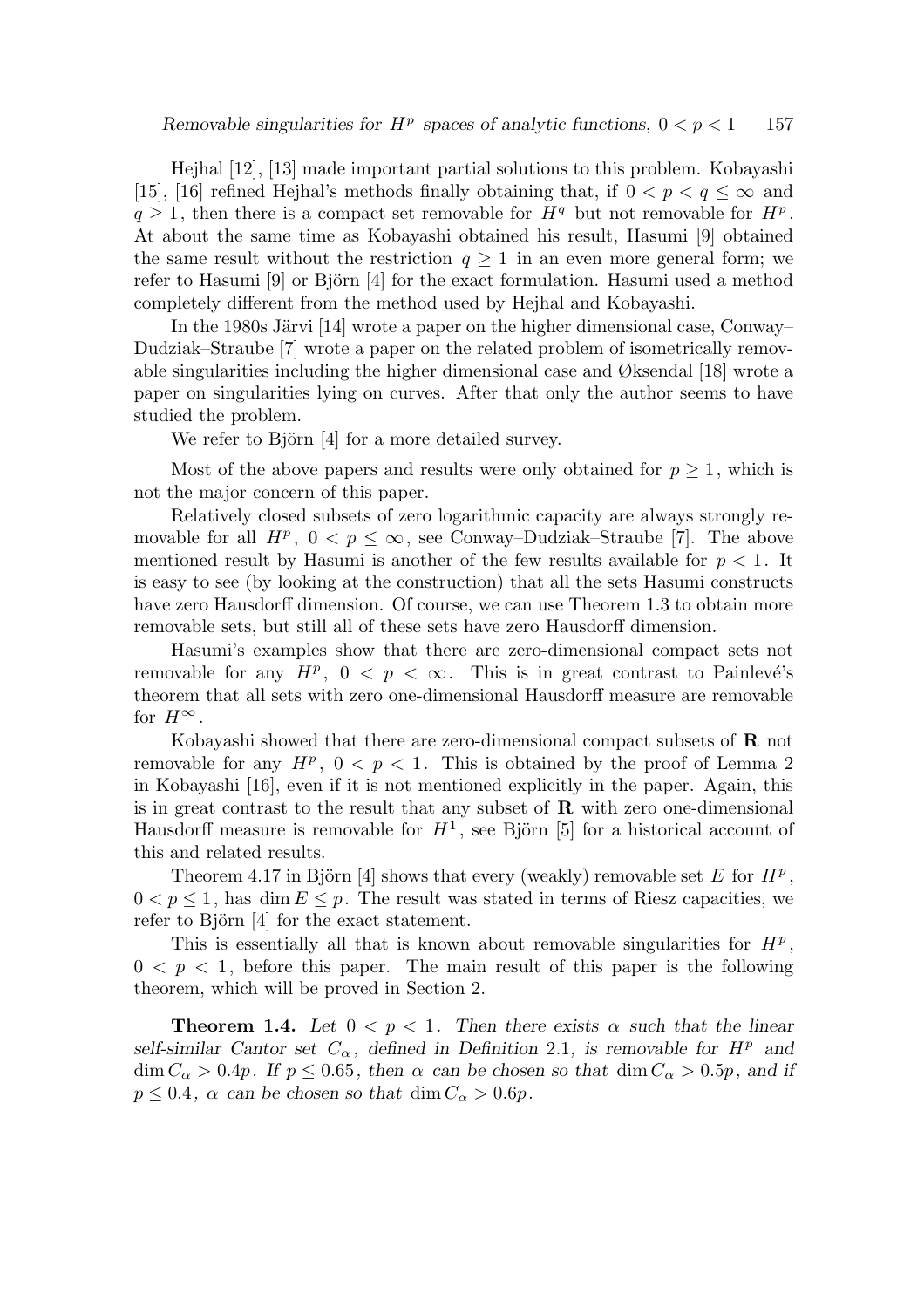The method used in Section 2 is partially similar to the method that was used in Björn  $[1, \text{Section 8}]$ , to obtain removability results for planar Cantor sets for  $H^p$ ,  $1 \leq p < \infty$ . More precisely, Proposition 2.2 and Lemmas 2.5 and 2.7 are modifications of results in Björn  $[1, \text{Section 8}]$ , to linear Cantor sets.

In Section 3 we use Theorem 1.4 to extend several results given in Björn  $[4]$ for  $1 \leq p < \infty$ , to  $0 < p < \infty$  or  $\frac{1}{2} \leq p < \infty$ . In Section 4 we draw some conclusions and make three conjectures.

We conclude this section with some notation that we will need. Let  $D(z_0, r) =$  ${z \in \mathbf{C} : |z - z_0| < r}, \ \mathbf{D} = D(0, 1) \text{ and } \delta D(z_0, r) = D(z_0, \delta r).$  Let further dim denote the Hausdorff dimension and  $\omega(E; \Omega, z_0)$  denote the harmonic measure of the set  $E \subset \partial\Omega$  for the domain  $\Omega$  evaluated at  $z_0 \in \Omega$ .

By a domain we mean a non-empty open connected set. Because of the uniqueness theorem for analytic functions we will not distinguish between restrictions and extensions of analytic functions.

## 2. Removability for Cantor sets

Henry Smith [22, Sections 15–16], used some Cantor-type sets in 1875. It was not until 1883 that Georg Cantor [6, p. 590] (p. 407 in Acta Math.), used them. Despite this we will join the mathematical tradition and call these sets Cantor sets.

**Definition 2.1.** Let  $0 < \alpha < \frac{1}{2}$  $\frac{1}{2}$  be fixed. Let  $C^{(0)} = [0, 1]$  and let  $C^{(1)}$ be the set remaining after having removed the open middle part of length  $1 - 2\alpha$ from the interval. Continue in this way by letting  $C^{(m+1)}$  be the set remaining after having removed the open middle parts of length  $(1 - 2\alpha)\alpha^m$  from each of the intervals in  $C^{(m)}$ . The set  $C^{(m)}$  consists of  $2^m$  disjoint closed intervals of length  $\alpha^m$ , call them  $I_i^{(m)}$  $j_j^{(m)}$ ,  $j = 1, \ldots, 2^m$ , numbered from the left. Finally let  $C_{\alpha} = \bigcap_{m=0}^{\infty} C^{(m)}$ .

Then  $C_{\alpha}$  is a (linear self-similar) Cantor set in  $\mathbf{R} \subset \mathbf{C}$ .

The set  $C^{(m)}$  is composed of intervals. For us it will be advantageous to work with discs rather than intervals. For this reason we here give an alternative characterization of  $C_{\alpha}$ .

**Proposition 2.2.** Let  $0 < \alpha < \frac{1}{2}$  $rac{1}{2}$ . Let  $\overline{D}_j^{(m)}$  $j^{(m)}$  be the smallest closed disc containing  $I_i^{(m)}$  $j^{(m)}$ , thus having diameter  $\alpha^m$ . Then

$$
C_{\alpha} = \bigcap_{m=0}^{\infty} \bigcup_{j=1}^{2^m} \overline{D}_j^{(m)}.
$$

Proof. It is immediate that

$$
C_{\alpha} = \bigcap_{m=0}^{\infty} \bigcup_{j=1}^{2^m} I_j^{(m)} \subset \bigcap_{m=0}^{\infty} \bigcup_{j=1}^{2^m} \overline{D}_j^{(m)}.
$$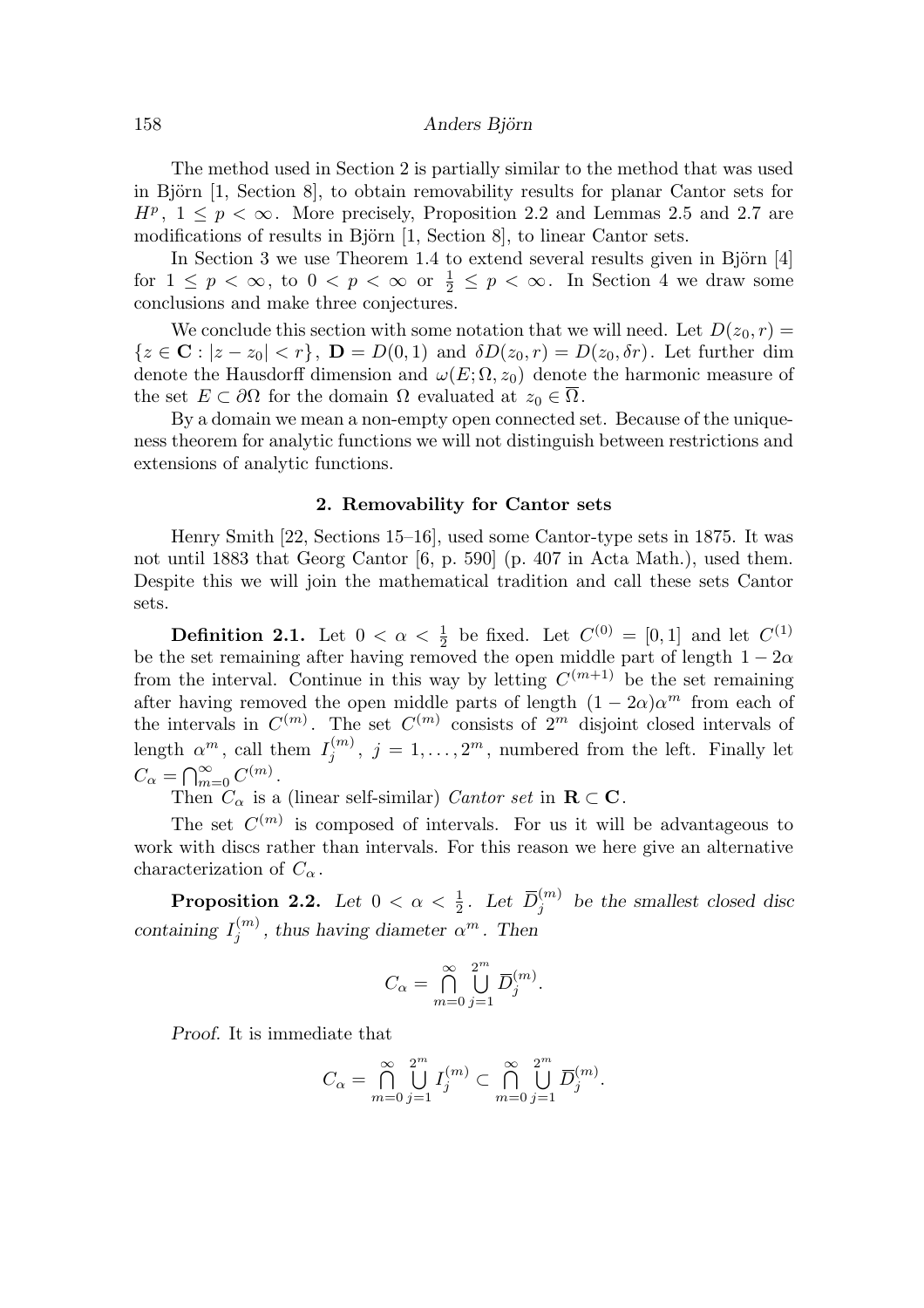For the converse, let  $z \in \bigcap_{m=0}^{\infty} \bigcup_{j=1}^{2^m} \overline{D}_j^{(m)}$  $j_j^{(m)}$ . For each m there exists  $j_m$  such that  $z \in \overline{D}_{j_m}^{(m)}$  $j_m^{(m)}$  and thus

$$
dist(z, C^{(m)}) \leq dist(z, I_{j_m}^{(m)}) \leq \frac{1}{2}\alpha^m \to 0, \quad \text{as } m \to \infty.
$$

Hence dist $(z, C_{\alpha}) = 0$  and since  $C_{\alpha}$  is closed we have  $z \in C_{\alpha}$ .

**Lemma 2.3.** Let  $C_{\alpha}$  be as above, then dim  $C_{\alpha} = -\log 2/\log \alpha$ .

A proof of this fact can be found in many places, e.g. Section 4.10 in Mattila [17].

2.1. Removability results. Our main tool is the following result.

**Proposition 2.4.** Let  $0 < \alpha < \frac{1}{2}$  $\frac{1}{2}$  be fixed and let  $\overline{D}_j^{(m)}$  $j^{(m)}$  be as defined in Proposition 2.2. Let  $\delta > 1$  be so small that the discs  $\{\delta^2 \overline{D}_j^{(m)}\}$  ${j \choose j}_{j=1}^{2^m}$  are disjoint. Let  $E_j^{(m)} = \delta \overline{D}_j^{(m)}$  $\frac{(m)}{j}$  ,

$$
\Omega_m = \mathbf{S} \setminus \bigcup_{j=1}^{2^m} E_j^{(m)} \quad \text{and} \quad \omega_m = \omega(\cdot; \Omega_m, \infty).
$$

Assume that there is  $M > 0$  such that

$$
\omega_m(\partial E_j^{(m)}) \ge M^m \quad \text{for all } m \ge 0, \ 1 \le j \le 2^m.
$$

(It follows that  $M \leq \frac{1}{2}$  $\frac{1}{2}$ .) If

$$
p > \frac{\log M}{\log \alpha},
$$

then  $C_{\alpha}$  is removable for  $H^{p}$ .

*Proof.* For  $p \geq 1$  it follows from, e.g., Theorem 4.1 in Björn [5] that  $C_{\alpha}$  is always removable for  $H^p$  without any further condition on p. We restrict ourselves to the case  $p < 1$ , and hence  $M > \alpha$ , for the rest of this proof.

Let  $f \in H^p(\mathbf{S} \setminus C_\alpha)$  be arbitrary with  $f(\infty) = 0$  and  $||f||_{H^p(\mathbf{S} \setminus C_\alpha)} \leq 1$ , where we use the norming-point  $\infty$ . We are going to prove that  $f'(\infty) :=$  $\lim_{z\to\infty}z(f(z)-f(\infty))=0$  from which it follows, using Proposition 5.1 in Björn [4], that  $C_{\alpha}$  is removable for  $H^{p}$ .

Let U be the least harmonic majorant of  $|f|^p$  in  $S \setminus C_\alpha$ . Let also  $u_j^{(m)} =$  $\min\{U(z): z\in \partial E_j^{(m)}\}$  ${j<sup>(m)</sup>}$ . Using Harnack's inequality in the annulus  $\delta^2 D_j^{(m)}$  $\langle m \rangle \langle \,\overline D^{(m)}_j \,$  $j^{(m)},$ we see that there exists a constant  $C$  independent of  $j$  and  $m$  such that

$$
|f(z)|^p \le U(z) \le C u_j^{(m)} \quad \text{for all } m \ge 0, \ 1 \le j \le 2^m \text{ and } z \in \partial E_j^{(m)}
$$

.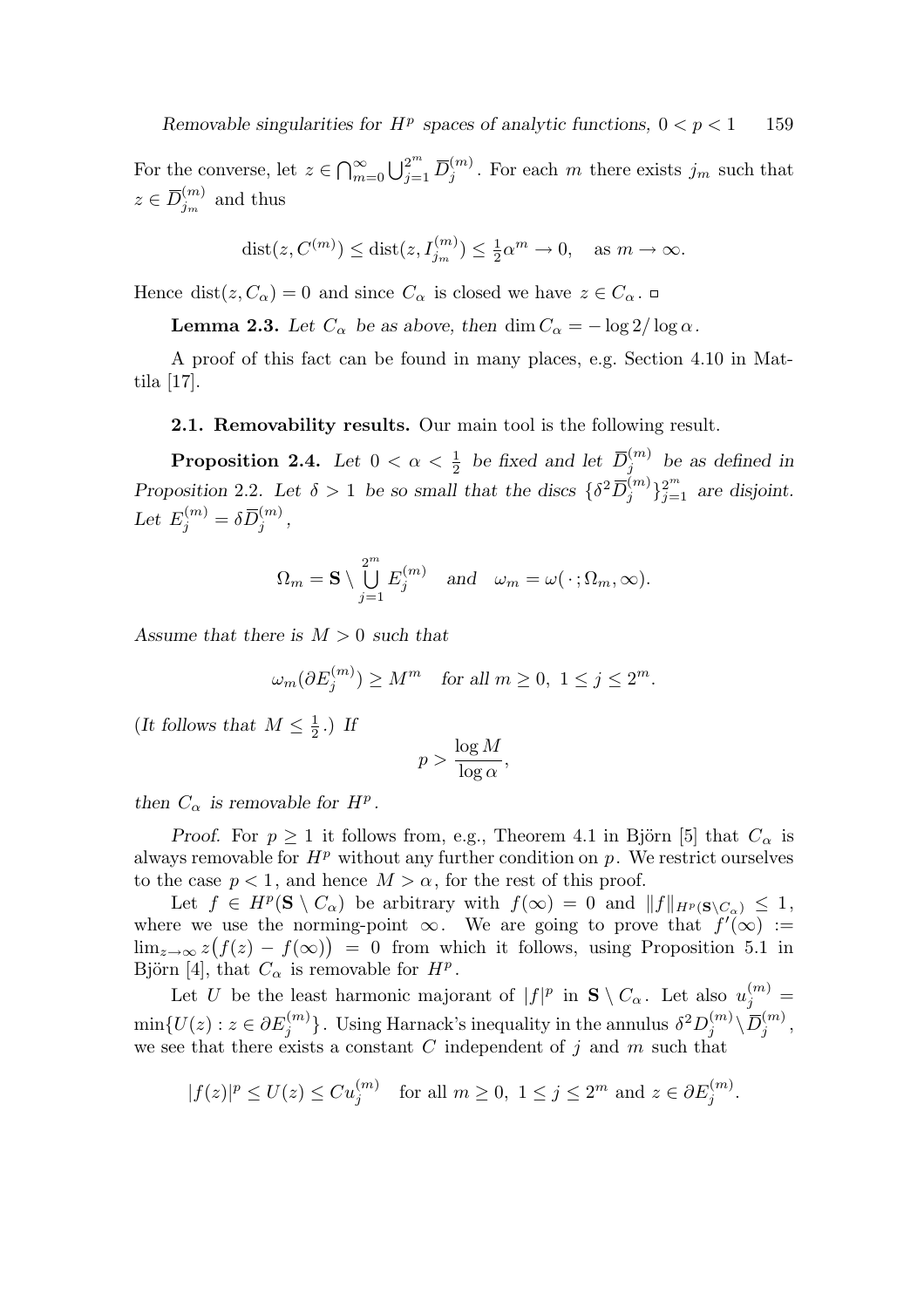Using this and Cauchy's theorem we obtain

$$
|f'(\infty)| = \frac{1}{2\pi} \left| \int_{\partial \Omega_m} f(z) \, dz \right| \le \frac{1}{2\pi} \sum_{j=1}^{2^m} \int_{\partial E_j^{(m)}} |f(z)| \, ds
$$
\n
$$
\le C_1 \sum_{j=1}^{2^m} \int_{\partial E_j^{(m)}} (u_j^{(m)})^{1/p} \, ds = C_2 \alpha^m \sum_{j=1}^{2^m} (u_j^{(m)})^{1/p},
$$

where  $C_1$  and  $C_2$  are constants independent of  $m$ , and  $ds$  denotes arc length. From the quasi-norm condition on  $f$  we see that

$$
1 \geq U(\infty) = \int_{\partial \Omega_m} U(z) \omega_m(dz) \geq \sum_{j=1}^{2^m} u_j^{(m)} \omega_m(\partial E_j^{(m)}).
$$

Now we will need the assumption that  $p < 1$ . We get

$$
\sum_{j=1}^{2^m} (u_j^{(m)})^{1/p} \le \left(\sum_{j=1}^{2^m} u_j^{(m)}\right)^{1/p} \le \frac{\left(\sum_{j=1}^{2^m} u_j^{(m)} \omega_m(\partial E_j^{(m)})\right)^{1/p}}{\min\limits_{1 \le j \le 2^m} \omega_m(\partial E_j^{(m)})^{1/p}} \le \frac{1}{M^{m/p}}.
$$

Combining this with (1) gives us that

$$
|f'(\infty)| \le C_2 \bigg(\frac{\alpha}{M^{1/p}}\bigg)^m.
$$

The condition on p in the statement of the theorem is equivalent to  $\alpha/M^{1/p} < 1$ , and thus the right-hand side tends to 0, as  $m \to \infty$ , and  $f'(\infty) = 0$ .

Next we have a lemma that enables us to find a suitable value for the constant M in Proposition 2.4.

Lemma 2.5. Let  $0 < \alpha < \frac{1}{2}$  $\frac{1}{2}$  be fixed and let  $E_j^{(m)}$  $j^{(m)}$ ,  $\Omega_m$ ,  $\omega_m$  and  $\delta > 1$  be as in Proposition 2.4. Let

$$
D = D(0, r), \quad r = \frac{\alpha \delta}{2 - 3\alpha \delta},
$$

$$
D_j = D\left(\frac{(-1)^j (\alpha - \alpha^2)}{2 - 3\alpha \delta}, r_0\right), \quad r_0 = \alpha r,
$$

$$
u(z) = \omega(\partial D; \mathbf{D} \setminus \overline{D}, z) = \frac{\log |z|}{\log r},
$$

$$
u_0(z) = \omega(\partial D_0; \mathbf{D} \setminus (\overline{D}_0 \cup \overline{D}_1), z)
$$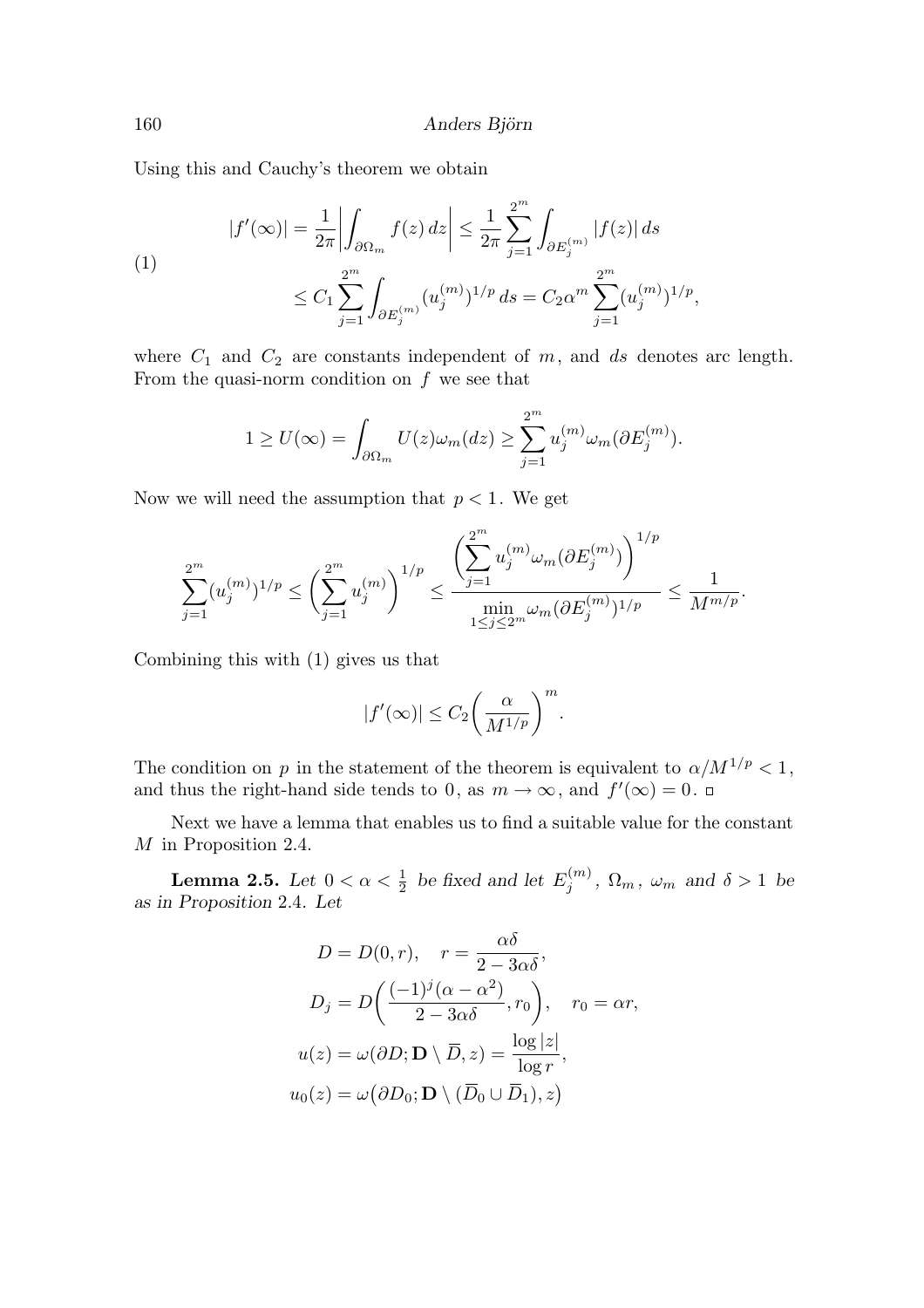Removable singularities for  $H^p$  spaces of analytic functions,  $0 < p < 1$  161

for  $z \in \mathbf{D} \setminus \overline{D}$  and  $j = 0, 1$ . Let  $\tilde{r}$  satisfy  $r < \tilde{r} < 1$  and assume that

$$
u_0(z) \geq M u(z) \quad \text{for } |z| = \tilde{r}.
$$

Then

$$
\omega_{m+1}(\partial E_{2j-k}^{(m+1)}) \ge M \omega_m(\partial E_j^{(m)}) \quad \text{for all } m \ge 0, \ 1 \le j \le 2^m \text{ and } k = 0, 1.
$$

Proof. Let  $\Omega$  be any domain containing  $\mathbf{D} \cup \{\infty\}$  and let  $D' = D(0, \tilde{r}),$  $\Gamma=\partial D'$  and

$$
\mu(\,\cdot\,;z)=\int_{\partial \mathbf{D}}\omega(\,\cdot\,;\Omega\setminus\overline{D}',\zeta)\omega(d\zeta;\mathbf{D}\setminus\overline{D},z)\quad\text{for }z\in\mathbf{D}\setminus\overline{D}.
$$

Using the definition, harmonicity and boundary values of the harmonic measure we get, for  $z_0 \in \mathbf{D} \setminus \overline{D}$ ,

$$
\omega(\partial D; \Omega \setminus \overline{D}, z_0) = \int_{\partial(D; \overline{D})} \omega(\partial D; \Omega \setminus \overline{D}, \zeta) \omega(d\zeta; \mathbf{D} \setminus \overline{D}, z_0)
$$
  
\n
$$
= \int_{\partial D} \omega(d\zeta; \mathbf{D} \setminus \overline{D}, z_0)
$$
  
\n
$$
+ \int_{\partial \mathbf{D}} \int_{\partial(\Omega \setminus \overline{D}')} \omega(\partial D; \Omega \setminus \overline{D}, z_1) \omega(dz_1; \Omega \setminus \overline{D}', \zeta) \omega(d\zeta; \mathbf{D} \setminus \overline{D}, z_0)
$$
  
\n
$$
= u(z_0) + \int_{\partial \mathbf{D}} \int_{\Gamma} \omega(\partial D; \Omega \setminus \overline{D}, z_1) \omega(dz_1; \Omega \setminus \overline{D}', \zeta) \omega(d\zeta; \mathbf{D} \setminus \overline{D}, z_0)
$$
  
\n
$$
= u(z_0) + \int_{\Gamma} \omega(\partial D; \Omega \setminus \overline{D}, z_1) \mu(dz_1; z_0).
$$

By repeated use of this formula we get, for  $z_0 \in \mathbf{D} \setminus \overline{D}$ ,

$$
\omega(\partial D; \Omega \setminus \overline{D}, z_0) = u(z_0) + \int_{\Gamma} \omega(\partial D; \Omega \setminus \overline{D}, z_1) \mu(dz_1; z_0)
$$
  

$$
= u(z_0) + \int_{\Gamma} u(z_1) \mu(dz_1; z_0)
$$
  

$$
+ \int_{\Gamma} \int_{\Gamma} \omega(\partial D; \Omega \setminus \overline{D}, z_2) \mu(dz_2; z_1) \mu(dz_1; z_0)
$$
  

$$
= \cdots = u(z_0) + \sum_{k=1}^{\infty} \int_{\Gamma} \cdots \int_{\Gamma} u(z_k) \mu(dz_k; z_{k-1}) \cdots \mu(dz_1; z_0).
$$

As  $\Gamma \subset \mathbf{D} \setminus \overline{D}$  is compact there exists C such that

$$
\omega(\partial \mathbf{D}; \mathbf{D} \setminus \overline{D}, z) \le C < 1 \quad \text{for } |z| = \tilde{r}.
$$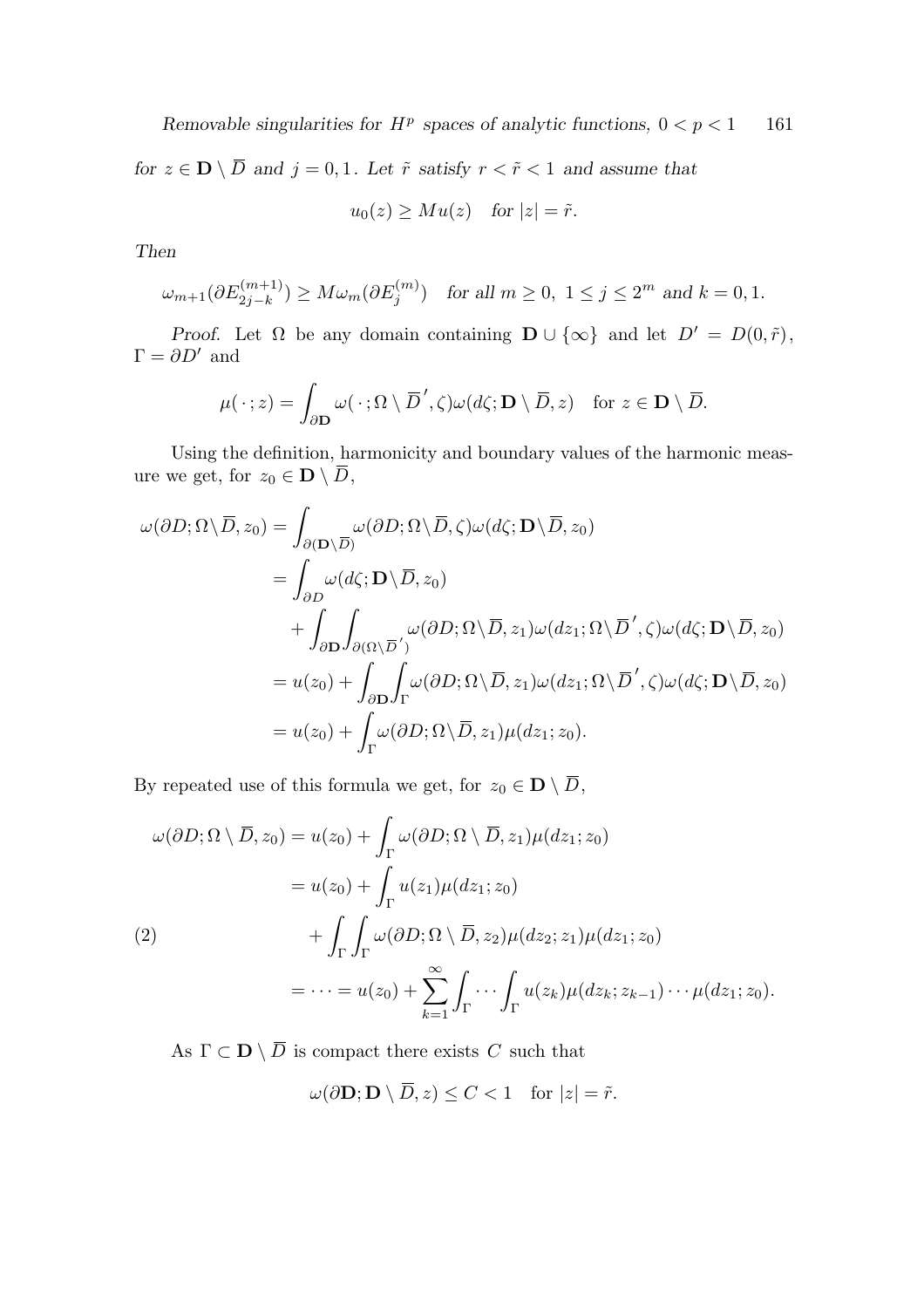It follows that

$$
\mu(\Gamma; z) \le C < 1 \quad \text{for } |z| = \tilde{r}.
$$

This justifies the last equality in (2) and shows that the infinite sum converges. Let now

$$
\mu_0(\,\cdot\,;z)=\int_{\partial \mathbf{D}}\omega(\,\cdot\,; \Omega\setminus\overline{D}',\zeta)\omega\big(d\zeta; \mathbf{D}\setminus(\overline{D}_0\cup\overline{D}_1),z\big)\quad\text{for }z\in\mathbf{D}\setminus\overline{D}.
$$

Carleman's principle gives directly that

$$
\mu_0(\,\cdot\,;z)\geq\mu(\,\cdot\,;z)\quad\text{for }z\in\mathbf{D}\setminus\overline{D}.
$$

Hence, for  $|z_0| = \tilde{r}$ ,

$$
\omega(\partial D_0; \Omega \setminus (\overline{D}_0 \cup \overline{D}_1), z_0) = u_0(z_0)
$$
  
+ 
$$
\sum_{k=1}^{\infty} \int_{\Gamma} \cdots \int_{\Gamma} u_0(z_k) \mu_0(dz_k; z_{k-1}) \cdots \mu_0(dz_1; z_0)
$$
  

$$
\geq Mu(z_0)
$$
  
+ 
$$
\sum_{k=1}^{\infty} \int_{\Gamma} \cdots \int_{\Gamma} Mu(z_k) \mu(dz_k; z_{k-1}) \cdots \mu(dz_1; z_0)
$$
  
= 
$$
M\omega(\partial D; \Omega \setminus \overline{D}, z_0),
$$

where the first equality is obtained in exactly the same way as (2) above. Thus

$$
\omega(\partial D_0; \Omega \setminus (\overline{D}_0 \cup \overline{D}_1), \infty) = \int_{\Gamma} \omega(\partial D_0; \Omega \setminus (\overline{D}_0 \cup \overline{D}_1), z) \omega(dz; \Omega \setminus \overline{D}', \infty)
$$
  
\n
$$
\geq \int_{\Gamma} M \omega(\partial D; \Omega \setminus \overline{D}, z) \omega(dz; \Omega \setminus \overline{D}', \infty)
$$
  
\n
$$
= M \omega(\partial D; \Omega \setminus \overline{D}, \infty).
$$

And by properly rescaling and rotating the above situation we get

$$
\omega_{m+1}(\partial E_{2j-k}^{(m+1)}) = \omega(\partial E_{2j-k}^{(m+1)}; \Omega_{m+1}, \infty) \ge M\omega(\partial E_j^{(m)}; \Omega_{m+1} \setminus E_j^{(m)}, \infty)
$$

$$
\ge M\omega(\partial E_j^{(m)}; \Omega_m, \infty) = M\omega_m(\partial E_j^{(m)})
$$

for  $m \geq 0, 1 \leq j \leq 2^m$  and  $k = 0, 1$ . The second inequality follows from Carleman's principle.

We want to determine  $M$  so that we can use Lemma 2.5. In order to do that we need to estimate how small  $u_0(z)$  gets for  $|z| = \tilde{r}$ .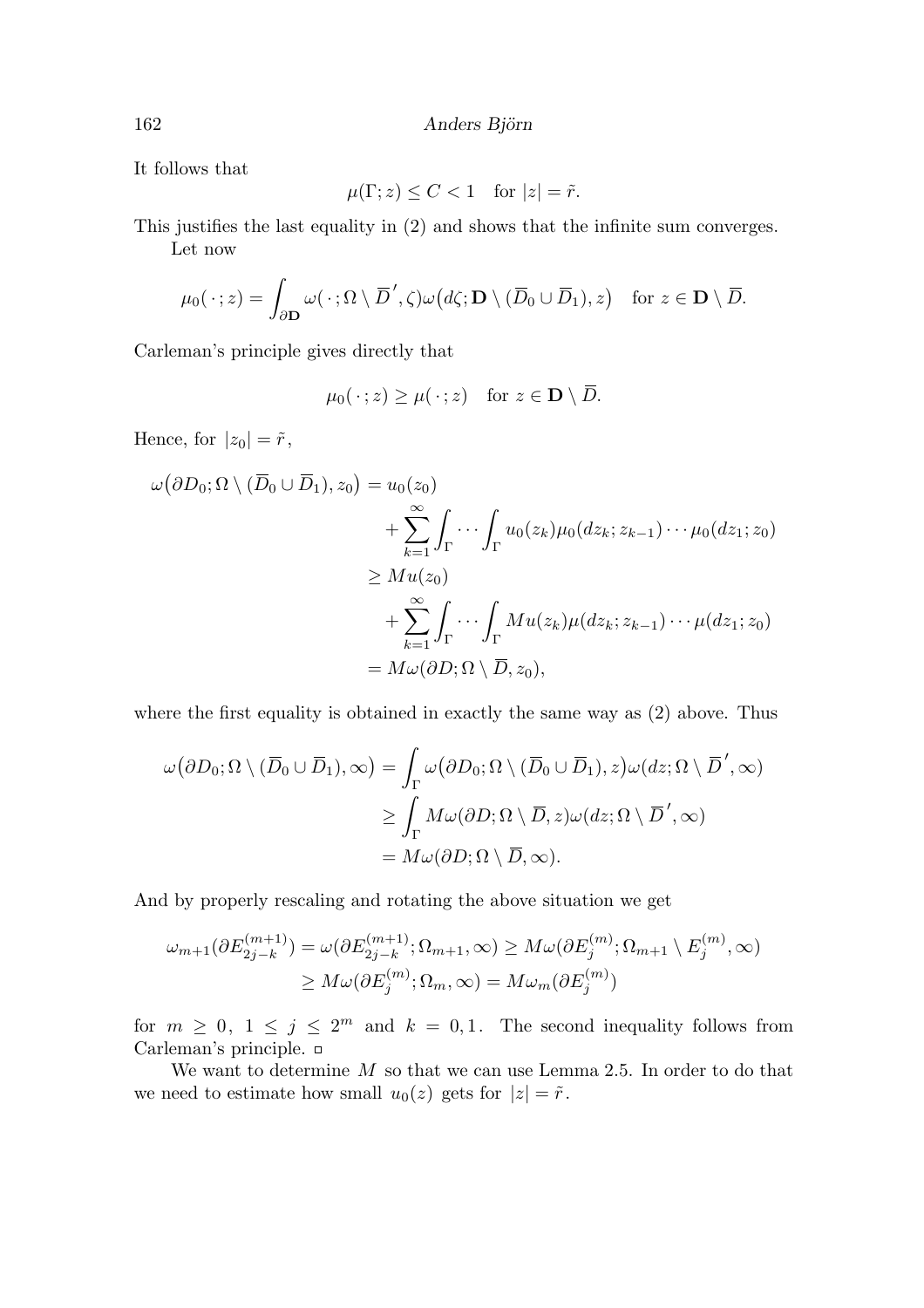**Lemma 2.6.** Let  $u_0$  and  $\tilde{r}$  be as in Lemma 2.5. Then

$$
\min_{|z|=\tilde{r}} u_0(z) = u_0(-\tilde{r}).
$$

Proof. Let  $0 \leq \beta \leq \pi$  and let  $\varphi(re^{i\theta}) = re^{i(2\beta-\theta)}$  be the orthogonal reflection in the line  $\{z \in \mathbf{C} : \arg z = \beta\}$ . Let  $v = u_0 \circ \varphi$  and

$$
\Omega = \{ z \in \mathbf{D} : \beta < \arg z < \beta + \pi \} \setminus (\varphi(\overline{D}_0) \cup \overline{D}_1).
$$

Both  $u_0$  and v are defined and harmonic in  $\Omega$ . For  $z \in \partial \varphi(D_0) \cap \partial \Omega$  we have  $u_0(z) \leq 1 = v(z)$ . For  $z \in \partial D_1 \cap \partial \Omega$  we have  $u_0(z) = 0 \leq v(z)$ . On the rest of  $\partial\Omega$ ,  $u_0$  and v have the same boundary values. Hence, by the maximum principle,  $u_0(z) \le v(z)$  for all  $z \in \Omega$ . In particular,  $u_0(-\tilde{r}) \le v(-\tilde{r}) = u_0(\tilde{r}e^{i(2\beta - \pi)})$ . Since  $\beta \in [0, \pi]$  was arbitrary the result follows.  $\Box$ 

We also want to choose  $\tilde{r}$  optimally. We do not need to prove that the choice we will make is optimal, but as it is very easy to do we prove optimality.

**Lemma 2.7.** Let u, u<sub>0</sub> and r be as in Lemma 2.5. Then the function M defined by

$$
M(\tilde{r}) = \min_{|z| = \tilde{r}} \frac{u_0(z)}{u(z)} \quad \text{for } r < \tilde{r} < 1
$$

is non-decreasing.

Proof. Let  $r < r_1 < r_2 < 1$ ,  $D' = D(0, r_1)$  and  $|z| = r_2$ . Then

$$
u_0(z) = \int_{\partial D'} u_0(\zeta) \omega(d\zeta; \mathbf{D} \setminus \overline{D}', z) \ge \int_{\partial D'} M(r_1) u(\zeta) \omega(d\zeta; \mathbf{D} \setminus \overline{D}', z) = M(r_1) u(z).
$$

We are now ready to combine Proposition 2.4 with Lemmas 2.5 and 2.6 using the optimal choice of  $\tilde{r}$  we found in Lemma 2.7.

Theorem 2.8. Let  $0 < \alpha < \frac{1}{2}$  $\frac{1}{2}$  be fixed, and let  $u^{(\delta)}$  and  $u_0^{(\delta)}$  be defined as u and  $u_0$  in Lemma 2.5 for a given  $\delta > 1$ . Let

$$
\widetilde{M} = \frac{u_0^{(1)'}(-1)}{u^{(1)'}(-1)},
$$

where the derivatives should be understood as the partial derivatives along the R-axis. If

$$
p > \frac{\log M}{\log \alpha},
$$

then  $C_{\alpha}$  is removable for  $H^{p}$ .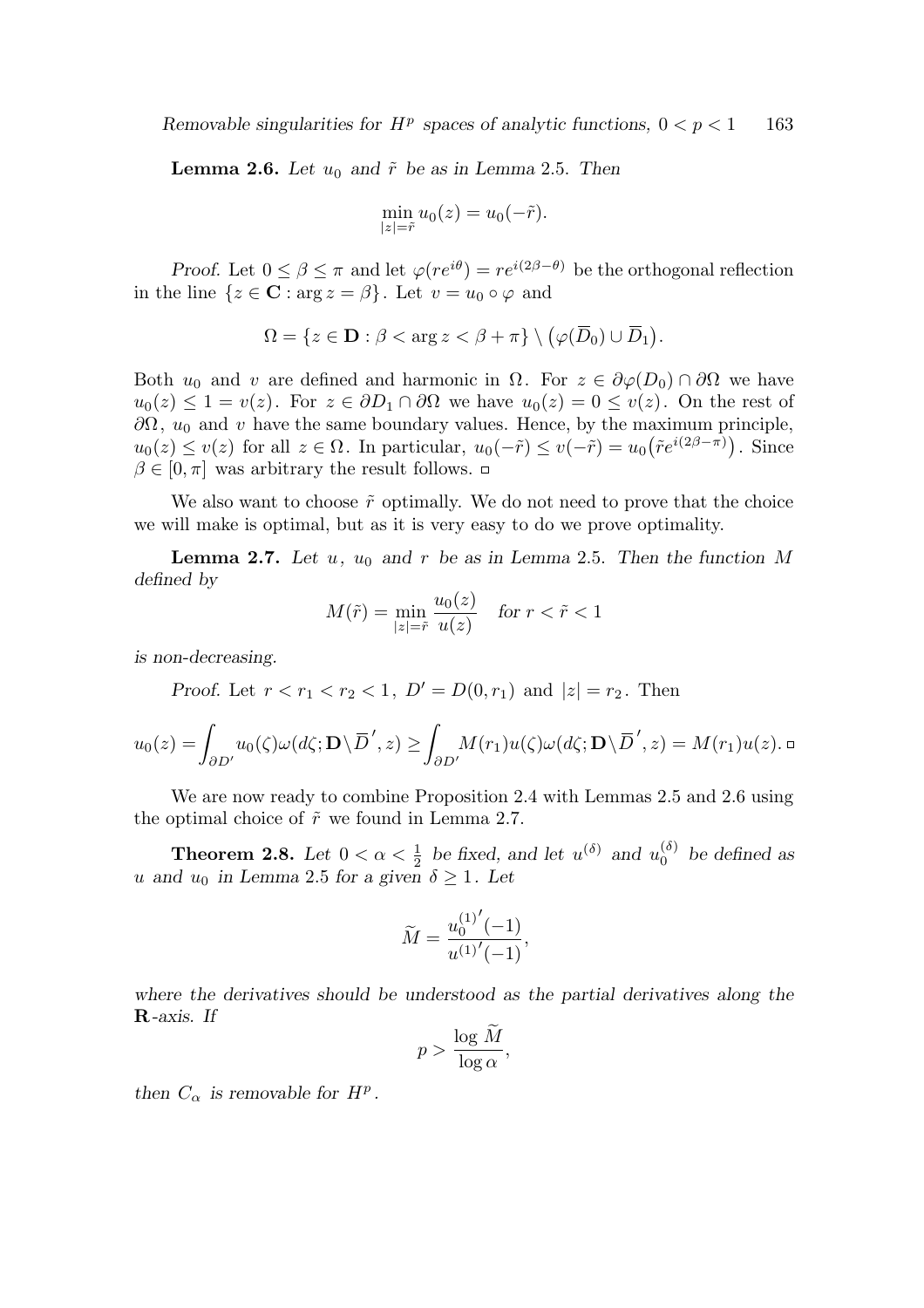Proof. It follows directly from the expression for  $u$  given in the statement of Lemma 2.5 that  $u^{(\delta)'}(-1)$  is non-zero and depends continuously on  $\delta$ . It is not hard to argue that also  $u_0^{(\delta)}$ 0  $($ -1) is non-zero and depends continuously on  $\delta$ . Using l'Hopital's rule, Lemma 2.6 and the fact that  $u$  is constant on circles with centre at the origin, we obtain

$$
\widetilde{M} = \lim_{\delta \to 1+} \frac{u_0^{(\delta)'}(-1)}{u^{(\delta)'}(-1)} = \lim_{\delta \to 1+} \lim_{\tilde{r} \to 1-} \frac{u_0^{(\delta)}(-\tilde{r})}{u^{(\delta)}(-\tilde{r})} = \lim_{\delta \to 1+} \lim_{\tilde{r} \to 1-} \lim_{|z|=\tilde{r}} \frac{u_0^{(\delta)}(z)}{u^{(\delta)}(z)}.
$$

Thus we can find  $M > 0$ ,  $\delta > 1$  and  $\tilde{r}$  with  $r < \tilde{r} < 1$  such that

$$
u_0^{(\delta)}(z) \geq Mu^{(\delta)}(z)
$$
 for  $|z| = \tilde{r}$  and  $p > \frac{\log M}{\log \alpha}$ .

It now follows from Proposition 2.4 and Lemma 2.5 that  $C_{\alpha}$  is removable for  $H^p$ .

**2.2.** Estimating  $u_0$ . We are able to calculate  $u^{(1)'}(-1)$  exactly, but for  $u_0^{(1)}$ 0  $\tilde{M}(-1)$  we have to use estimates. We need an underestimate for  $\tilde{M}$  and hence an underestimate for  $u_0^{(1)}$ 0  $\left( -1\right)$ . We will use the following lemma.

Lemma 2.9. Let  $0 < \alpha < \frac{1}{2}$  $\frac{1}{2}$  be fixed and let r,  $r_0$ ,  $D_0$  and  $u_0$  be as defined in Lemma 2.5 for  $\delta = 1$ . Let also

$$
v(z) = \omega(\partial D_0; \mathbf{D} \setminus \overline{D}_0, z) \text{ for } z \in \mathbf{D} \setminus \overline{D}_0,
$$
  
\n
$$
a = r - 2r_0 = \frac{\alpha(1 - 2\alpha)}{2 - 3\alpha},
$$
  
\n
$$
b = \frac{1 + ar - \sqrt{(1 - a^2)(1 - r^2)}}{a + r},
$$
  
\n
$$
A = v(-a),
$$
  
\n
$$
B = v(-r),
$$
  
\n
$$
\varphi(z) = \frac{z - b}{1 - bz} \text{ for } z \in \mathbf{D}.
$$

Then

$$
u'_{0}(-1) > \frac{A(1+b)^{2} - (1-b)^{2}}{(1-b^{2})(1 - AB)\log \varphi(r)}.
$$

Proof. We have  $D_0 \cap \mathbf{R} = (a, r)$  and it can be easily checked that  $\varphi(a) =$  $-\varphi(r)$ , hence  $\varphi(D_0) = D(0, \varphi(r))$  and b is the hyperbolic centre of  $D_0$ . Since  $\varphi$  maps  $\mathbf{D} \setminus \overline{D}_0$  conformally onto  $\mathbf{D} \setminus \overline{D}(0, \varphi(r))$ , we have

$$
v(z) = \frac{\log |\varphi(z)|}{\log \varphi(r)}.
$$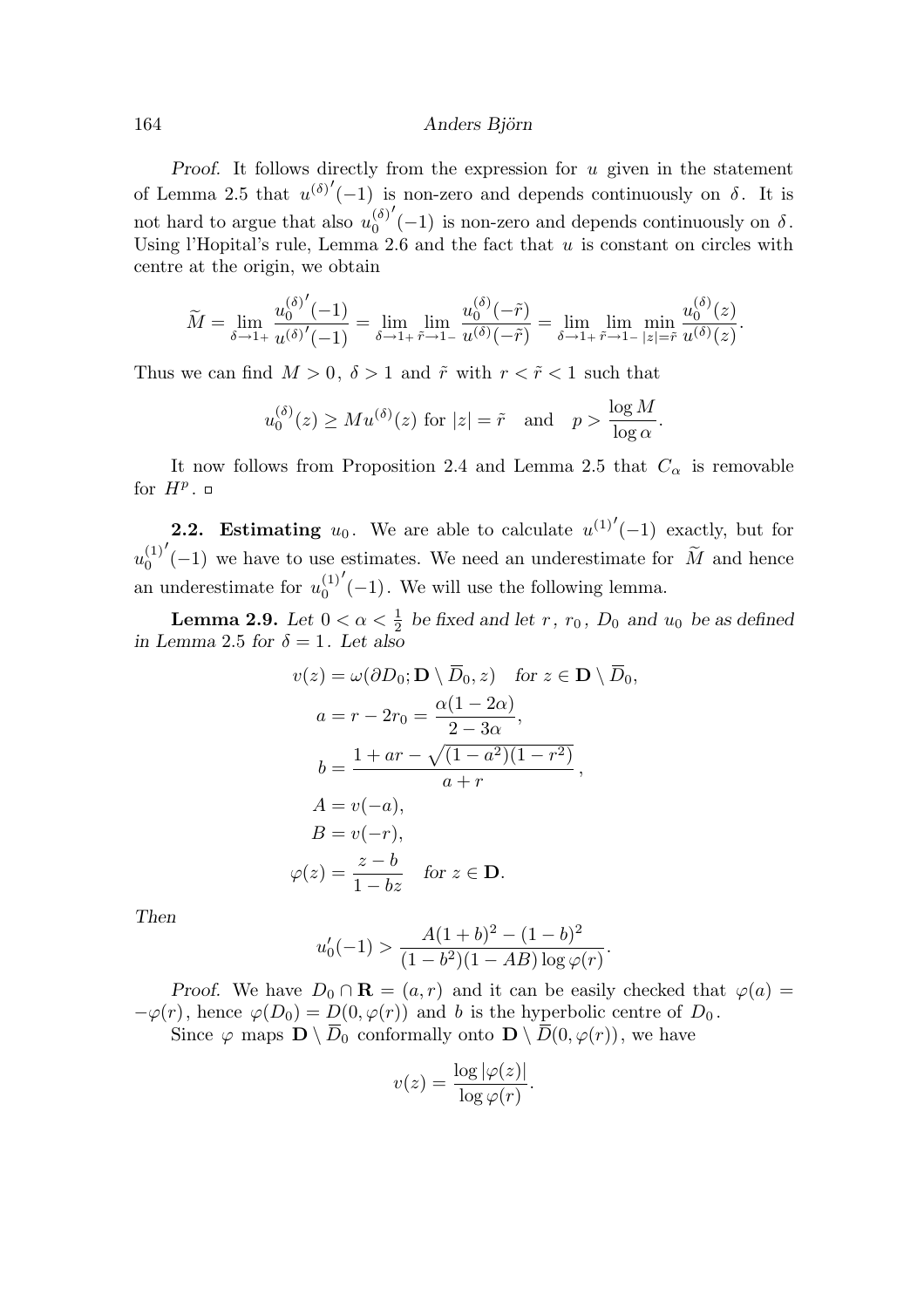Let  $D_1$  be as in Lemma 2.5 and

$$
\tilde{v}(z) = \frac{v(z) - Av(-z)}{1 - AB} \quad \text{for } z \in \mathbf{D} \setminus (\overline{D}_0 \cup \overline{D}_1).
$$

The constants A and B were chosen so that  $B \le v(z) \le A$  for  $z \in \overline{D}_1$ . It follows that  $\tilde{v}(z) \leq 1$  for  $z \in \partial D_0$ ,  $\tilde{v}(z) \leq 0$  for  $z \in \partial D_1$ ,  $\tilde{v}(z) = 0$  for  $z \in \partial D$ and as  $\tilde{v}$  is harmonic in  $\mathbf{D} \setminus (\overline{D}_0 \cup \overline{D}_1)$ , we obtain

$$
\tilde{v}(z) \le u_0(z) \quad \text{for } z \in \mathbf{D} \setminus (\overline{D}_0 \cup \overline{D}_1).
$$

Since  $\tilde{v}(a) < 1 = u_0(a), \tilde{v} \neq u_0$ . Let  $r < \tilde{r} < 1$ . By the maximum principle there exists  $C < 1$  such that  $\tilde{v}(z) \leq C u_0(z)$  for  $|z| = \tilde{r}$ . It follows, again by the maximum principle, that the inequality holds for  $\tilde{r} \leq |z| < 1$ . Since  $u_0(-1) = \tilde{v}(-1) = 0$ , we get

$$
u'_0(-1) > \tilde{v}'(-1) = \frac{v'(-1) + Av'(1)}{1 - AB}.
$$

Using that

$$
v'(-1) = -\frac{\varphi'(-1)}{\log \varphi(r)} = -\frac{1 - b^2}{(1 + b)^2 \log \varphi(r)} = -\frac{(1 - b)^2}{(1 - b^2) \log \varphi(r)}
$$

and

$$
v'(1) = \frac{\varphi'(1)}{\log \varphi(r)} = \frac{1 - b^2}{(1 - b)^2 \log \varphi(r)} = \frac{(1 + b)^2}{(1 - b^2) \log \varphi(r)}
$$

the result follows.  $\Box$ 

Corollary 2.10. Let  $0 < \alpha < \frac{1}{2}$  $\frac{1}{2}$  be fixed, and let A, B, b, r and  $\varphi$  be as given in Lemma 2.9. Let also

$$
M' = \frac{((1-b)^2 - A(1+b)^2) \log r}{(1-b^2)(1-AB) \log \varphi(r)}.
$$

If

$$
p \ge \frac{\log M'}{\log \alpha},
$$

then  $C_{\alpha}$  is removable for  $H^{p}$ .

Proof. Let u be as given in Lemma 2.5 for  $\delta = 1$ , then  $u'(-1) = -1/\log r$ . The corollary thus follows from Theorem 2.8 and Lemma 2.9. □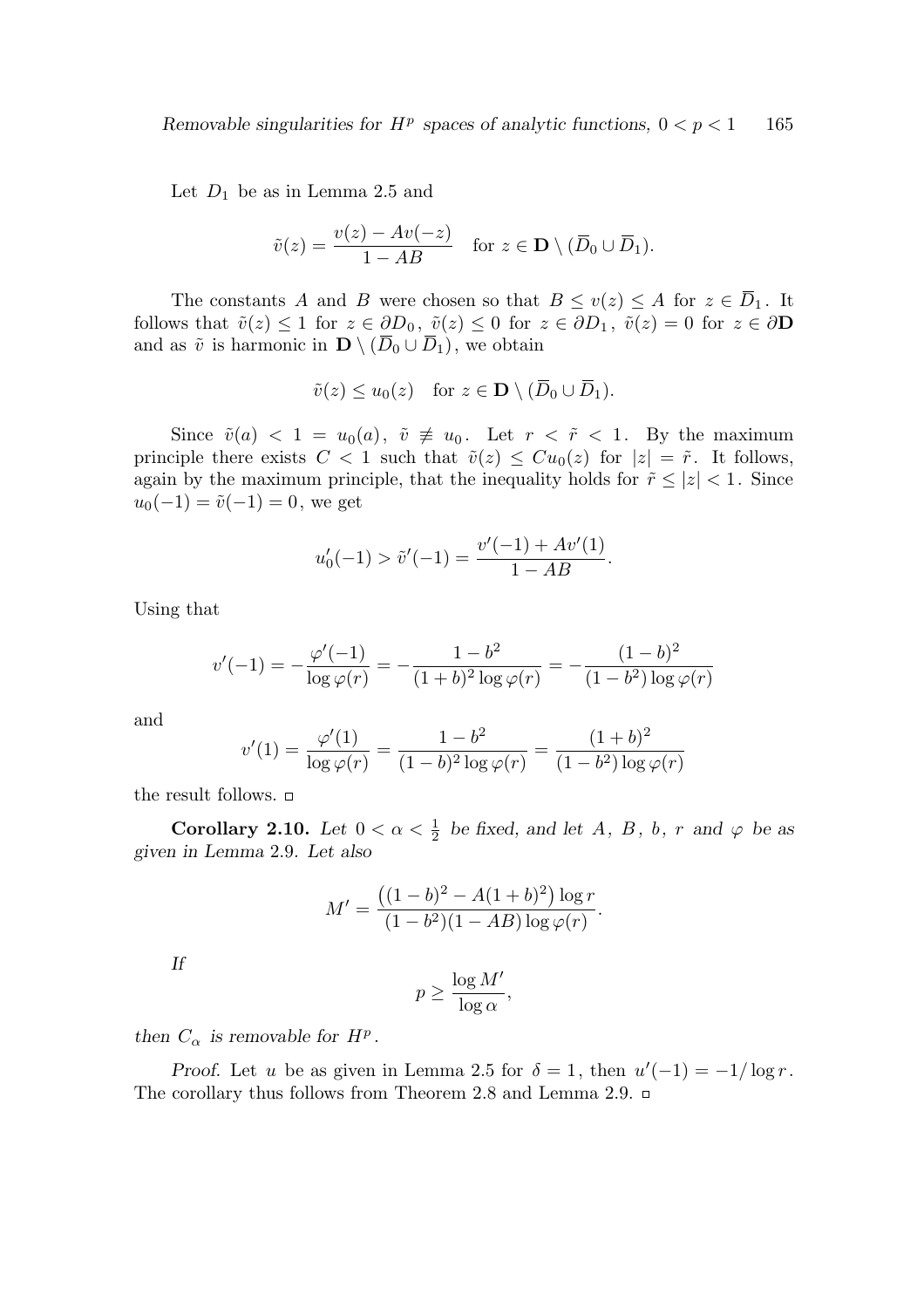2.3. Explicit values for removability. We are now ready to prove Theorem 1.4.

Proof. The following table lists, for various values of  $\alpha$ , an underestimate for dim  $C_{\alpha}$  and an overestimate for p given by Corollary 2.10 such that  $C_{\alpha}$  is removable for  $H^p$ , and hence for all larger  $p$ .

| $\alpha$ | $\dim C_{\alpha}$ | $\boldsymbol{p}$ | $\alpha$ | $\dim C_{\alpha}$ | $\boldsymbol{p}$ |
|----------|-------------------|------------------|----------|-------------------|------------------|
| 0.0010   | 0.1002            | 0.1505           | 0.0553   | 0.2393            | 0.3950           |
| 0.0020   | 0.1114            | 0.1667           | 0.0563   | 0.2408            | 0.3985           |
| 0.0038   | 0.1243            | 0.1855           | 0.0793   | 0.2734            | 0.4815           |
| 0.0067   | 0.1384            | 0.2067           | 0.0959   | 0.2956            | 0.5464           |
| 0.0110   | 0.1536            | 0.2305           | 0.1065   | 0.3094            | 0.5911           |
| 0.0166   | 0.1690            | 0.2558           | 0.1127   | 0.3174            | 0.6185           |
| 0.0230   | 0.1836            | 0.2813           | 0.1162   | 0.3219            | 0.6345           |
| 0.0296   | 0.1968            | 0.3056           | 0.1181   | 0.3244            | 0.6433           |
| 0.0359   | 0.2082            | 0.3279           | 0.1192   | 0.3258            | 0.6484           |
| 0.0413   | 0.2174            | 0.3466           | 0.1505   | 0.3659            | 0.8140           |
| 0.0458   | 0.2247            | 0.3622           | 0.1662   | 0.3861            | 0.9144           |
| 0.0493   | 0.2302            | 0.3742           | 0.1733   | 0.3954            | 0.9649           |
| 0.0520   | 0.2343            | 0.3836           | 0.1764   | 0.3994            | 0.9880           |
| 0.0539   | 0.2372            | 0.3902           | 0.1777   | 0.4011            | 0.9980           |

For  $0.1505 \leq p < 1$  pick  $\alpha$  in the table as large as possible to that  $C_{\alpha}$  is removable for  $H^p$ . It is easy to see that  $\dim C_\alpha > 0.4p$ . It is also easy to see that for  $0.1505 \le p \le 0.65$ , dim  $C_{\alpha} > 0.5p$  and for  $0.1505 \le p \le 0.4$ , dim  $C_{\alpha} > 0.6p$ .

For small  $p$  we need to estimate  $M'$ , from Corollary 2.10, further. This part of the proof works for  $p \leq 0.164$ .

Let  $0 < \alpha \leq 0.001$  be fixed. Let A, B, a, b, r,  $r_0$  and  $\varphi$  be as in Lemma 2.9. We know that  $0 < a < b < r \leq \frac{1}{1997}$ . Moreover, the hyperbolic distance between a and b is the same as the hyperbolic distance between b and  $r$ , by the choice of b. Hence, the Euclidean distance between  $a$  and  $b$  is larger than the Euclidean distance between b and  $r$ . Thus

$$
r-b < r_0 < b-a.
$$

We next want to prove that  $0.476 < B < A < \frac{1}{2} < \log r / \log \varphi(r)$ . The inequality  $B < A$  is clear; see the proof of Lemma 2.9. We have, using that  $r \leq \frac{1}{1997}$ ,

$$
|\varphi(-a)| = \frac{a+b}{1+ab} > \frac{2a}{1+r^2} = \frac{2\alpha(1-2\alpha)}{(2-3\alpha)(1+r^2)} > 0.99\alpha,
$$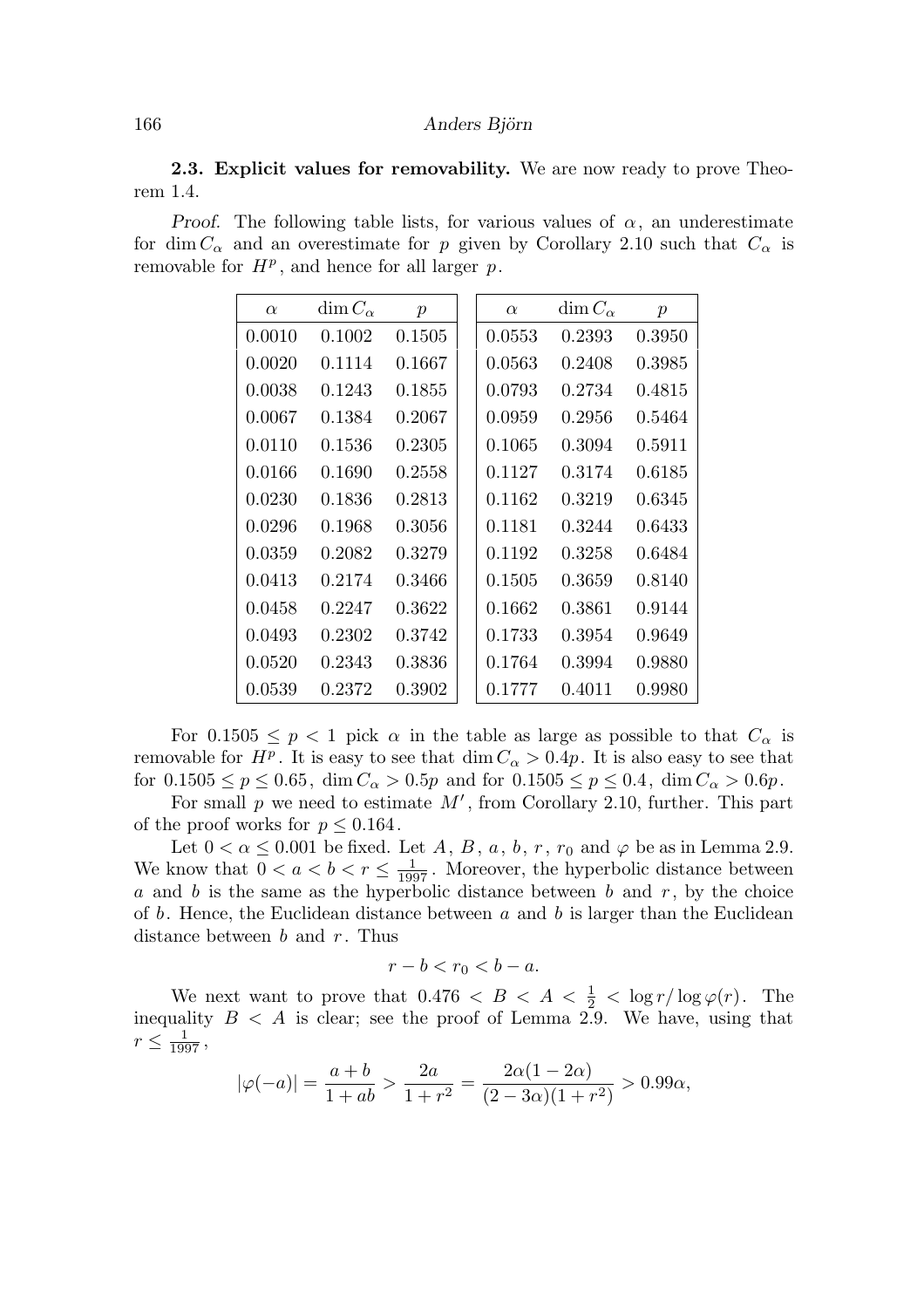and

(3) 
$$
\varphi(r) = \frac{r - b}{1 - br} < \frac{r_0}{1 - r^2} = \frac{\alpha^2}{(2 - 3\alpha)(1 - r^2)} < 0.51\alpha^2 < (0.99\alpha)^2.
$$

Thus

$$
A = \frac{\log |\varphi(-a)|}{\log \varphi(r)} < \frac{\log 0.99\alpha}{\log(0.99\alpha)^2} = \frac{1}{2}.
$$

Next, we have

(4) 
$$
\varphi(r) = -\varphi(a) = \frac{b-a}{1 - ab} > r_0 > \frac{\alpha^2}{2},
$$

and therefore

$$
\frac{\log r}{\log \varphi(r)} > \frac{\log (\alpha/\sqrt{2})}{\log \frac{1}{2}\alpha^2} = \frac{1}{2}.
$$

Finally

$$
|\varphi(-r)| = \frac{b+r}{1+br} < 2r = \frac{2\alpha}{2-3\alpha} < 1.0016\alpha,
$$

which together with (4) gives

(5)  

$$
B = \frac{\log |\varphi(-r)|}{\log \varphi(r)} > \frac{\log 1.0016\alpha}{\log \frac{1}{2}\alpha^2} = \frac{1 + \log 1.0016/\log \alpha}{2 - \log 2/\log \alpha} \ge \frac{1 + \log 1.0016/\log 0.001}{2 - \log 2/\log 0.001} > 0.476.
$$

Thus we have proved

$$
0.476 < B < A < \frac{1}{2} < \frac{\log r}{\log \varphi(r)}.
$$

Next we have

$$
(1-b)^2 - A(1+b)^2 > (1-b)^2 - \frac{1}{2}(1+b)^2 > \frac{1}{2} - 3b > \frac{1}{2} - 3r > 0.4984.
$$

Hence, letting  $M'$  be as defined in Corollary 2.10, we have

$$
M' > \frac{0.4984 \cdot \frac{1}{2}}{1 - 0.476^2} > 0.322.
$$

So for  $p \le 0.164$ , if we let  $\alpha = 0.322^{1/p} < 0.001$ , then  $C_{\alpha}$  is removable for  $H^p$ and

$$
\frac{\dim C_\alpha}{p}=\frac{-\log 2}{\log 0.322}>0.6116.~\text{m}
$$

**Remark.** It can be seen from the table that  $C_{0.0038}$  is removable for  $H^{0.1855}$ and that dim  $C_{0.0038} > 0.67 \cdot 0.1855$ . In fact, with a more detailed table one can show that for  $0.18 \le p \le 0.20$  there is  $\alpha$  such that  $C_{\alpha}$  is removable for  $H^{p}$  and  $\dim C_{\alpha} > 0.67p$ . We refrain from giving such a table here.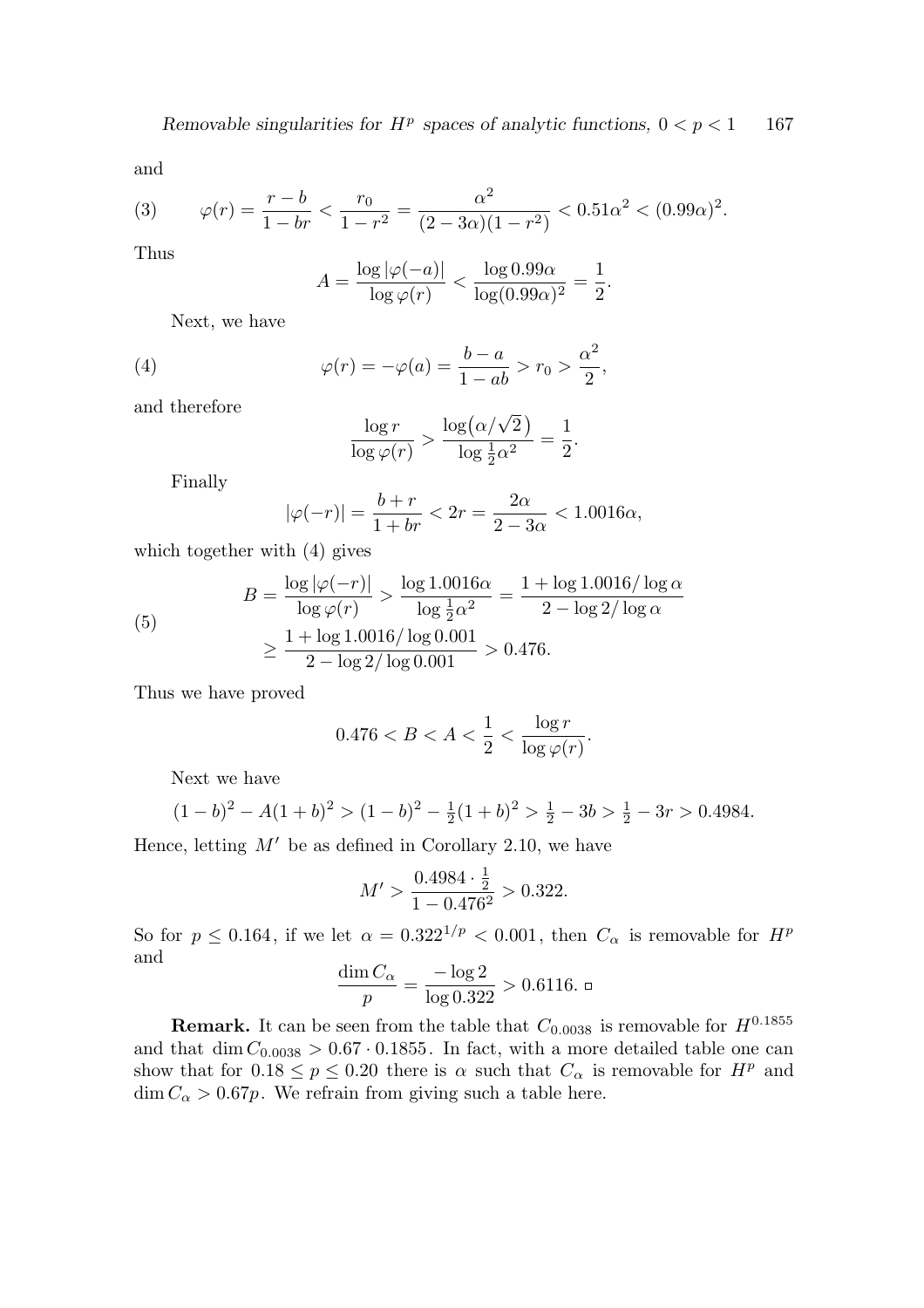From (5) we see that  $\lim_{\alpha \to 0+} B = \frac{1}{2}$  $\frac{1}{2}$ , hence also  $\lim_{\alpha \to 0+} A = \frac{1}{2}$  $\frac{1}{2}$ . Using (3) we also have

$$
\frac{1}{2} < \frac{\log r}{\log \varphi(r)} < \frac{\log \frac{1}{2}\alpha}{\log 0.51\alpha^2},
$$

and thus so  $\lim_{\alpha \to 0+} \log r / \log \varphi(r) = \frac{1}{2}$  $\frac{1}{2}$ . Hence,  $\lim_{\alpha\to 0+} M' = \frac{1}{3}$  $\frac{1}{3}$ . If we let  $p = \log M'/\log \alpha$ , we have  $\lim_{\alpha \to 0+} \dim C_{\alpha}/p = \log 2/\log 3 = 0.6309...$ 

We conclude that the largest quotient dim  $C_{\alpha}/p$  given by Corollary 2.10 is not obtained for very small p, but seems to be obtained for  $p \approx 0.19$ .

## 3. Properties of removable sets

In this section we use Theorem 1.4 to extend Propositions 4.12 and 5.11 in Björn [4] to  $0 < p < \infty$ , and Propositions 4.11, 4.14 and 5.10 in Björn [4] to  $\frac{1}{2} \leq p < \infty$ . In Björn [4] they were all proved for  $1 \leq p < \infty$ .

**Proposition 3.1.** Let  $0 < p < \infty$ . Then there exists a domain  $\Omega \subset \mathbb{C}$  and a set  $E \subset \Omega$ , with  $\Omega \setminus E$  being a domain, such that E is weakly but not strongly removable for  $H^p(\Omega \setminus E)$ .

Remark. As was already remarked in the introduction, this theorem is false for  $p = \infty$ . In fact, all the results in this section are false for  $p = \infty$ . This is easy to see except for, perhaps, Corollary 3.2.

Proof. This was proved for  $1 \leq p < \infty$  in Proposition 4.12 in Björn [4]. We therefore assume that  $0 < p < 1$  here.

Let  $\alpha$  be given by Theorem 1.4 so that  $C_{\alpha}$  is removable for  $H^{p}$ . Let  $A =$  $C_{\alpha} - \frac{1}{2}$  $\frac{1}{2}$ , then A is a set with the properties (a)–(e) in the proof of Lemma 2 in Kobayashi [16]. Let  $B = \bigcup_{k=-\infty}^{\infty} (A + 2k)$ ,  $h(z) = 1/z$ ,  $E = h(B)$  and  $F = E \cup \{0\}$ . By the proof of Lemma 2 in Kobayashi [16] the compact set F is not removable for  $H^p(\mathbf{S} \setminus F)$ .

Let  $\Omega = \mathbf{C} \setminus \{0\}$ . As finite sets are removable,  $H^p(\Omega) = H^p(\mathbf{S}) \neq H^p(\mathbf{S} \setminus F) =$  $H^p(\Omega \setminus E)$ , i.e. E is not strongly removable for  $H^p(\Omega \setminus E)$ .

However, let  $f \in H^p(\Omega \setminus E)$ . By conformal invariance  $f \circ h \in H^p(\Omega \setminus B)$ . Since  $C_{\alpha}$  is removable for  $H^{p}$  we can continue  $f \circ h$  analytically to  $A + 2k$  for each k, so  $f \circ h \in A(\Omega)$ , and hence  $f \in A(\Omega)$ . Thus E is weakly removable for  $H^p(\Omega \setminus E)$ .

**Corollary 3.2.** Let  $0 < p < \infty$ . Then there exists a countable family of disjoint compact sets  $K_1$ ,  $K_2, \ldots$ , such that  $K_j$  is removable for  $H^p$  for all  $j = 1, 2, \ldots$ , but  $\bigcup_{j=1}^{\infty} K_j$  is a compact set not removable for  $H^p$ .

Furthermore, there exists a sequence of compact sets  $K'_1 \subset K'_2 \subset \cdots$ , removable for  $H^p$ , but with  $\bigcup_{j=1}^{\infty} K'_j$  being a compact set not removable for  $H^p$ .

Proof. By the proof of Proposition 3.1, if  $0 < p < 1$ , and Proposition 4.12 in Björn [4], if  $1 \leq p \leq \infty$ , one can choose the domain  $\Omega = \mathbb{C} \setminus \{0\}$  in Proposition 3.1. Let also E be as given by Proposition 3.1.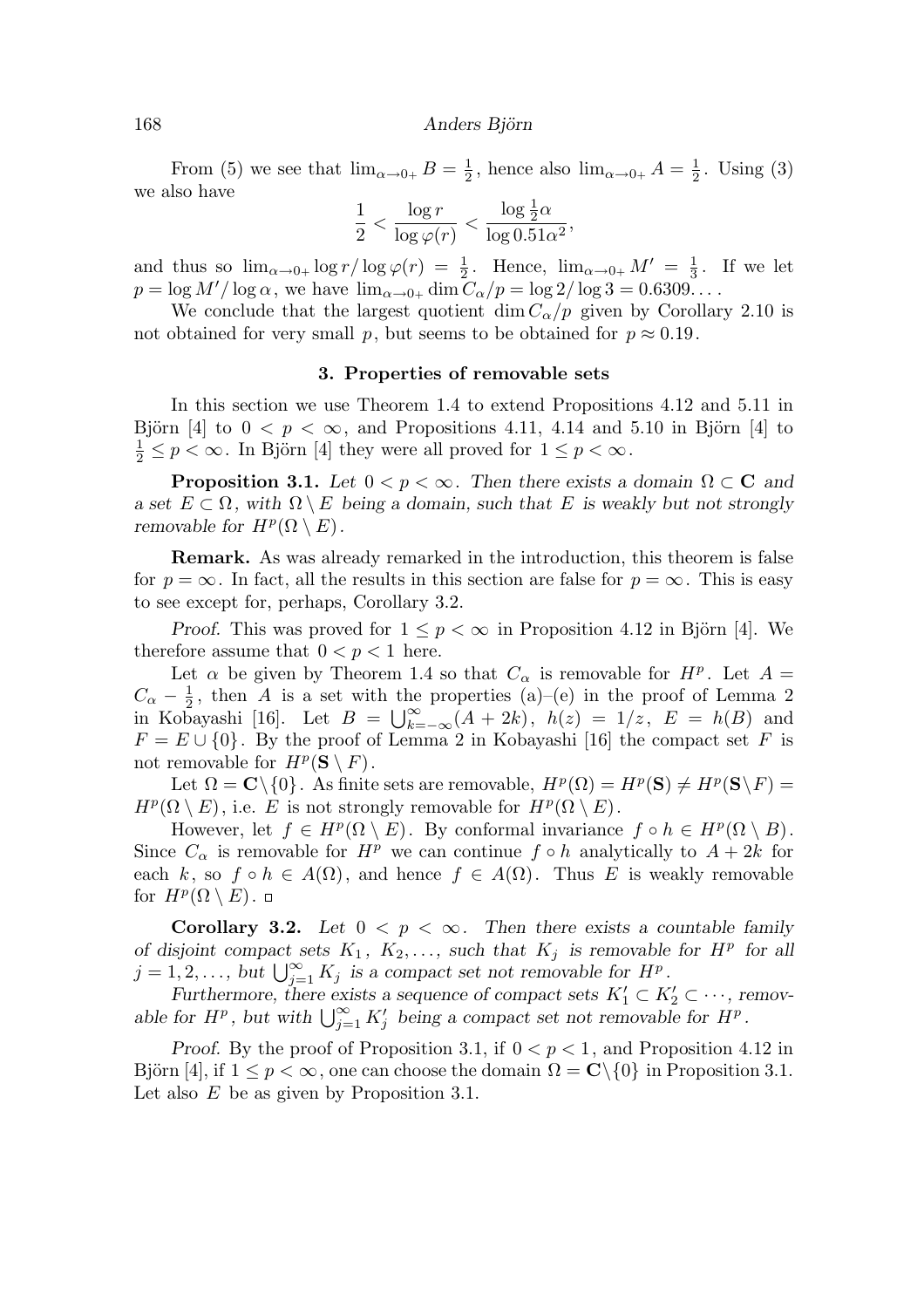As  $E$  is weakly removable, we can use Theorem 1.3 to write  $E$  as a union of disjoint compact sets  $K_2$ ,  $K_3$ ,..., removable for  $H^p$ . Let  $K_1 = \{0, \infty\}$  and  $K = \bigcup_{j=1}^{\infty} K_j$ . If K were removable for  $H^p$  we would have  $H^p(\Omega \setminus E)$  =  $H^p(S \setminus K) = H^p(S) = H^p(\Omega)$ , contradicting the fact that E was not strongly removable for  $H^p(\Omega \setminus E)$ . This concludes the first part.

The second part is obtained by letting  $K'_{k} = \bigcup_{j=1}^{k} K_{j}$ ,  $k = 1, 2, ...,$  since  $K'_{k}$ is removable for  $H^p$  by Theorem 1.3.  $\Box$ 

**Remarks.** A direct consequence is that Proposition 5.11 in Björn [4] is true for  $0 < p < \infty$ .

This corollary also shows that the condition of well-separatedness in Theorem 1.3 is needed for all  $0 < p < \infty$ . Furthermore, it shows that Proposition 4.8 in Björn [4] cannot be extended to countable unions for any  $0 < p < \infty$ .

For  $p = \infty$  it is well known that the first part of Corollary 3.2 is false, see Exercise 1.6, p. 12, in Garnett [8]. A direct consequence is that the condition of well-separatedness in Theorem 1.3 is not necessary for  $p = \infty$ .

The second part of Corollary 3.2 is equivalent to the first part, and hence is also false for  $p = \infty$ . We leave it as an exercise for the interested reader to prove the equivalence.

**Proposition 3.3.** Let  $\frac{1}{2} \leq p < \infty$ . Then there exist compact sets  $K_1$  and  $K_2$  removable for  $H^p$  such that  $K_1 \cup K_2$  is not removable for  $H^p$ .

**Remark.** A direct consequence is that Proposition 5.10 in Björn  $[4]$  is true for  $\frac{1}{2} \leq p < \infty$ .

Proof. This was proved for  $p = 1$  in Example 1 in Hejhal [13]; the proof was generalized to  $1 \leq p < \infty$  by Proposition 4.11 in Björn [4]. We therefore assume that  $\frac{1}{2} \leq p < 1$  here.

Let A, B and F be as in the proof of Proposition 3.1. Let  $K_1 = \{z \in F :$  $z \geq 0$ } and  $K_2 = \{z \in F : z \leq 0\}$ . Then  $F = K_1 \cup K_2$  is not removable for  $H^p$ , by the proof of Proposition 3.1.

Let  $f \in H^p(\mathbf{S} \setminus K_1)$  and let u be a positive harmonic majorant of  $|f|^p$  in  $\mathbf{S} \setminus K_1$ . In the same way as in the proof of Proposition 3.1 we see that f can be continued analytically to  $S \setminus \{0\}$ . Thus we can write f as a Laurent series around the origin,

$$
f(z) = \sum_{n=0}^{\infty} \frac{a_n}{z^n}, \quad z \neq 0.
$$

Let  $r_k = 1/(2k+1)$  and  $m_k = [6 \log k] + 27$ ,  $k = 1, 2, \ldots$ , then  $dist(r_k, K_1) =$  $r_k/(4k+3)$ . Fix  $k \ge 1$  and let  $z_j = r_k e^{i\pi(1-1/2\pi)^j}$ ,  $j = 0, 1, ..., m_k - 1$  and  $z_{m_k} = r_k$ . Then  $|z_j - z_{j+1}| < \frac{1}{2}$  $\frac{1}{2}r_k(1-1/2\pi)^j \leq \frac{1}{2}$  $\frac{1}{2}$  dist( $z_j$ ,  $K_1$ ),  $j = 0, 1, \ldots, m_k-2$ , as dist $(z_j, K_1) = r_k$ , if  $(1 - \frac{1}{2\pi})^j \geq \frac{1}{2}$  $\frac{1}{2}$ , and  $\bar{\text{dist}}(z_j, K_1) \ge r_k \sin \pi (1 - 1/2\pi)^j$ ,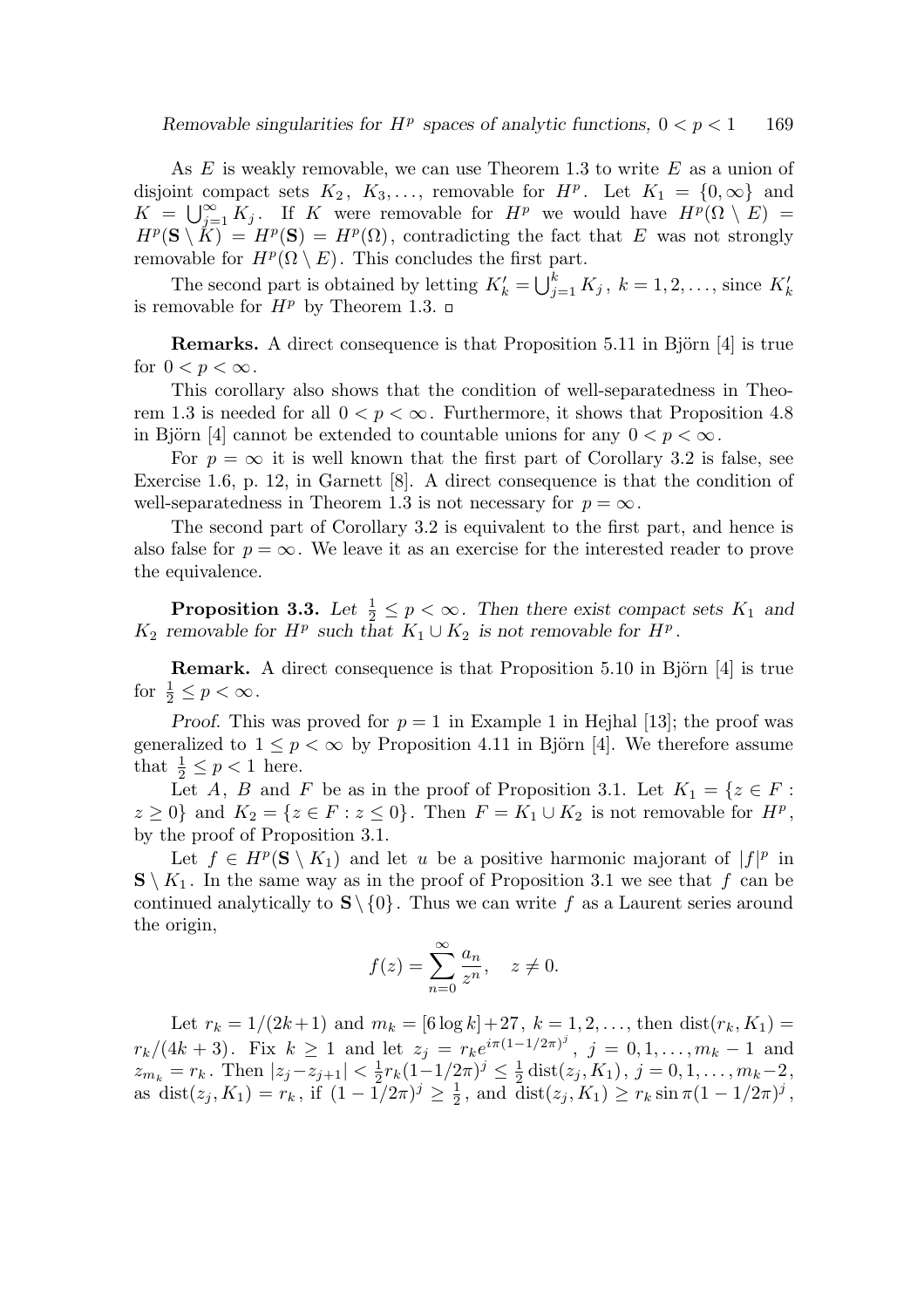otherwise. Using that  $|z_{m_k-1} - z_{m_k}| < r_k \pi (1 - 1/2\pi)^{m_k-1}$ , we have

$$
\text{dist}(z_{m_k-1}, K_1) \ge \text{dist}(r_k, K_1) - |z_{m_k-1} - z_{m_k}| \ge \frac{r_k}{7k} - |z_{m_k-1} - z_{m_k}|
$$
  
> 
$$
\left(\frac{1}{7k\pi(1 - 1/2\pi)^{m_k - 1}} - 1\right)|z_{m_k-1} - z_{m_k}| > 2|z_{m_k-1} - z_{m_k}|,
$$

by the choice of  $m_k$ .

By Harnack's inequality there exists a constant  $C > 1$  such that if v is a positive harmonic function in **D** and  $\zeta_1, \zeta_2 \in \overline{D}(0, \frac{1}{2})$  $\frac{1}{2}$ , then  $v(\zeta_1) < Cv(\zeta_2)$ . We obtain  $u(r_k) < Cu(z_{m_k-1}) < \cdots < C^{m_k}u(-r_k)$ . Obviously, we also obtain  $u(z) \leq C^{m_k} u(-r_k)$  for all  $|z| = r_k$ .

Furthermore,  $u(-r_{2k}) < Cu(-r_k)$  and hence  $u(-r_{2l}) < C^l u(-r_1)$ . Moreover,  $m_{2^l} < 6l + 27 \leq 33l$ , if  $l \geq 1$ . So for  $|z| = r_{2^l}$ ,  $l \geq 1$ , we have  $u(z) < C^{l+m_{2l}}u(-r_1) < C^{34l}u(-r_1).$ 

Cauchy's theorem gives, with ds denoting arc length,

$$
|a_n| \le \frac{1}{2\pi} \int_{|z|=r_{2l}} |z|^{n-1} |f(z)| ds \le \frac{1}{2\pi} \int_{|z|=r_{2l}} |z|^{n-1} u(z)^{1/p} ds
$$
  
<  $C^{34l/p} r_{2l}^n u(-r_1)^{1/p} < (C^{34/p} 2^{-n})^l u(-r_1)^{1/p} \to 0, \text{ as } l \to \infty,$ 

if *n* is so large that  $C^{34/p}2^{-n} < 1$ . Hence, the Laurent series expansion of f is a finite sum and  $f$  does not have an essential singularity. It is now easy to see that if there existed a non-constant  $f \in H^p(\mathbf{S} \setminus K_1)$ , then also  $g \in H^p(\mathbf{S} \setminus K_1)$ , where  $q(z) = 1/z$ .

Let  $\varphi(w) = -(1-w)^2/(1+w)^2$ , a conformal mapping from **D** to **S** \[0, \omeg). Then

$$
\int_{-\pi}^{\pi} |g \circ \varphi(e^{i\theta})|^p d\theta = \int_{-\pi}^{\pi} \left( \frac{(1 + e^{i\theta})(1 + e^{-i\theta})}{(1 - e^{i\theta})(1 - e^{-i\theta})} \right)^p d\theta = \int_{-\pi}^{\pi} \left( \frac{1 + \cos \theta}{1 - \cos \theta} \right)^p d\theta
$$

$$
\ge \int_0^{\pi/2} \frac{1}{\theta^{2p}} d\theta = \infty.
$$

Therefore,  $g \circ \varphi \notin H^p(\mathbf{D})$ , and by conformal invariance  $g \notin H^p(\mathbf{S} \setminus [0,\infty])$  $H^p(\mathbf{S} \setminus K_1)$ . Hence,  $H^p(\mathbf{S} \setminus K_1) = \{f : f \text{ constant}\}\$ and  $K_1$  is removable for  $H^p$ . By conformal invariance also  $K_2$  is removable for  $H^p$ .

**Remark.** The proof actually shows that there exist compact sets  $K_1$  and  $K_2$  removable for  $H^{1/2}$ , but with  $K_1 \cup K_2$  not removable for any  $H^p$ ,  $0 < p < 1$ , and with  $K_1 \cap K_2 = \{0\}.$ 

**Corollary 3.4.** Let  $\frac{1}{2} \leq p < \infty$ . Then there exists a compact set K removable for  $H^p$ , a domain  $\Omega \subset \mathbf{S}$  and a set  $E \subset \Omega$ , with  $\Omega \setminus E$  being a domain, such that  $E \subset K$  and E is not strongly removable for  $H^p(\Omega \setminus E)$ .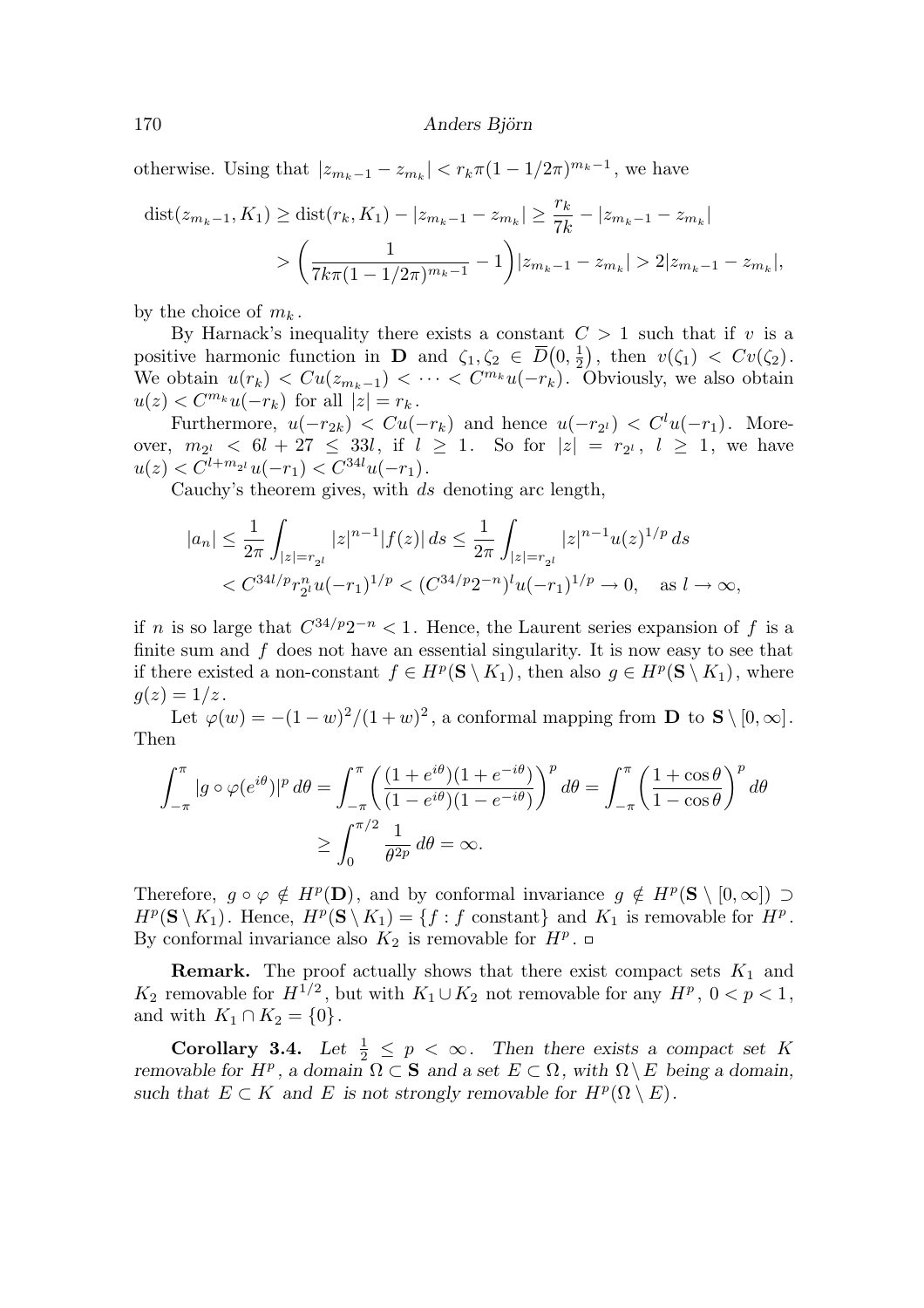Remarks. This shows that subsets of strongly removable sets do not have to be strongly removable. This is different from the situation for weak removability, cf. Proposition 4.13 in Björn  $[4]$ .

This result was proved for  $1 \leq p < \infty$  in Björn [4], Proposition 4.14. The same proof can now be used here; we repeat it for completeness.

*Proof.* Let  $K_1$  and  $K_2$  be as in Proposition 3.3. Let  $K = K_1$ ,  $\Omega = \mathbf{S} \setminus K_2$  and  $E = K_1 \setminus K_2$ . By the assumption in Proposition 3.3,  $K_1$  and  $K_2$  are removable for  $H^p$ . On the other hand, if E were strongly removable for  $H^p(\Omega \setminus E)$ , we would have

$$
H^p\big(\mathbf{S} \setminus (K_1 \cup K_2)\big) = H^p(\Omega \setminus E) = H^p(\Omega) = H^p(\mathbf{S} \setminus K_2) = H^p(\mathbf{S}),
$$

and  $K_1 \cup K_2$  would be removable for  $H^p$ , contradicting Proposition 3.3.

**Proposition 3.5.** Let  $0 < p < \infty$ . Then there exist domains  $\Omega_1, \Omega_2 \subset \mathbf{S}$ and a set  $E \subset \Omega_1 \cap \Omega_2$ , with  $\Omega_1 \backslash E$ ,  $\Omega_2 \backslash E$  being domains, such that E is strongly removable for  $H^p(\Omega_1 \setminus E)$ , but E is not strongly removable for  $H^p(\Omega_2 \setminus E)$ .

Remarks. This shows that strong removability is domain dependent, which is different from the situation for weak removability, cf. Theorem 1.3 and the remark following it.

This result was proved for  $1 \leq p < \infty$  in Björn [4], the remark following Proposition 4.14. The same proof can be based on Proposition 3.3 proving the result for  $\frac{1}{2} \leq p < \infty$ . We here give a different proof for  $0 < p < 1$ .

Proof. The result was proved for  $1 \leq p \leq \infty$  in Björn [4], the remark following Proposition 4.14. Therefore assume that  $0 < p < 1$  is fixed. Let also N be a positive integer such that  $Np \geq 1$ .

Let  $\alpha$  and F be as in the proof of Proposition 3.1, let  $K = \{z \in F : z \ge 0\}$ and  $E = K \setminus \{0\}$ . Let  $K_k = \bigcup_{j=0}^k e^{ij\pi/N} K$ ,  $k = 0, 1, ..., N$ . We have

(6) 
$$
H^p(\mathbf{S}) \subset H^p(\mathbf{S} \setminus K_0) \subset H^p(\mathbf{S} \setminus K_1) \subset \cdots \subset H^p(\mathbf{S} \setminus K_N).
$$

By the proof of Lemma 2 in Kobayashi [16],  $H^p(S) \subsetneq H^p(S \backslash F) \subset H^p(S \backslash K_N)$ , so at least one of the inclusions in (6) is proper. We shall show that at least one is non-proper, i.e. an equality.

Let  $f \in H^p(\mathbf{S} \setminus K_N)$  and let u be a positive harmonic majorant of  $|f|^p$  in  $\mathbf{S} \setminus K_N$ . In the same way as in the proof of Proposition 3.1 we see that f can be analytically continued to  $S \setminus \{0\}$ , and we can write f as a Laurent series

$$
f(z) = \sum_{n=0}^{\infty} \frac{a_n}{z^n}, \quad z \neq 0,
$$

as in the proof of Proposition 3.3.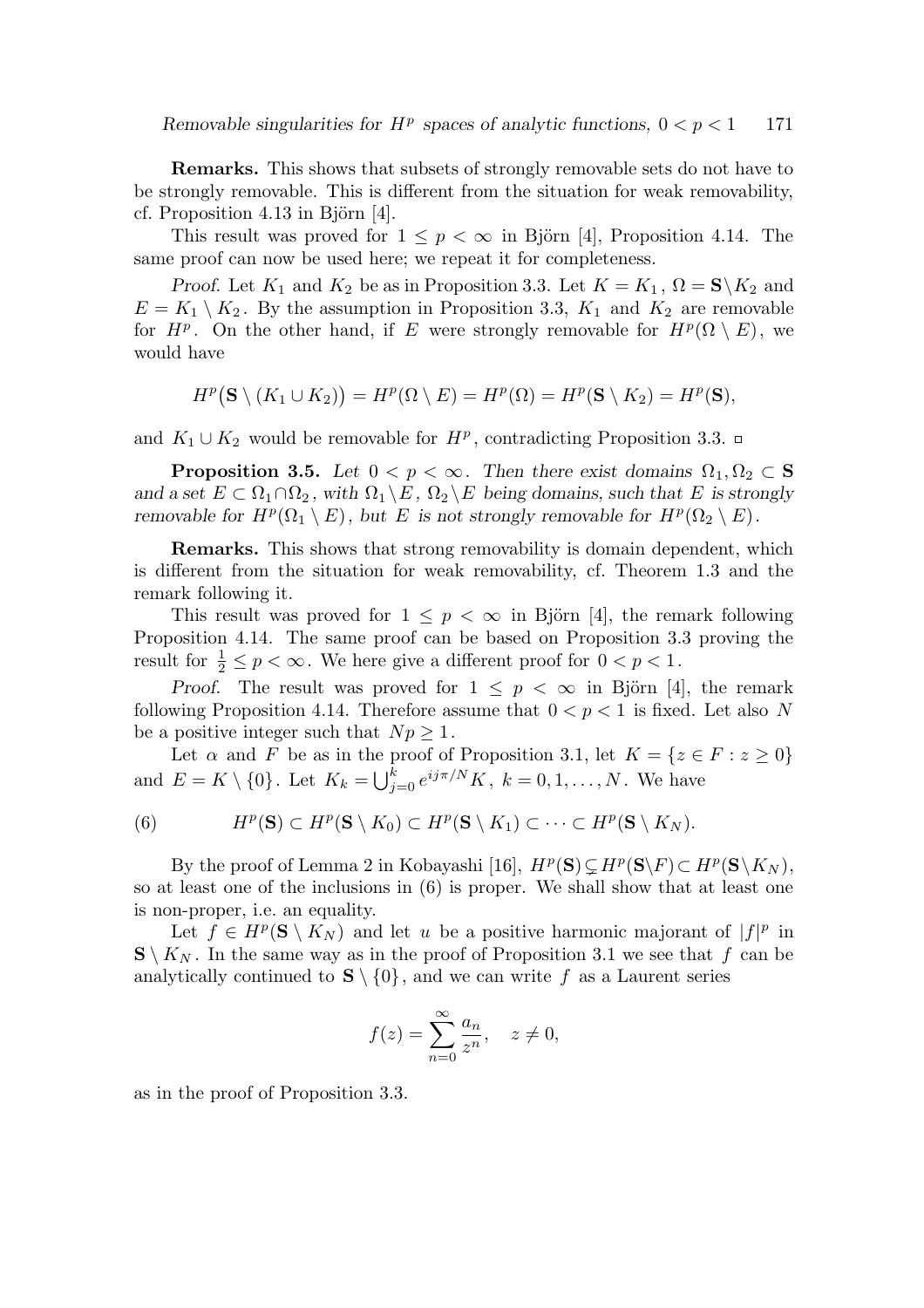Let  $C > 1$  be the constant from Harnack's inequality used in the proof of Proposition 3.3 and let  $r_k = 1/(2k+1)$ . By the same argument as in Proposition 3.3 we see that if  $|z| = r_k$  and  $j\pi/2N \le \arg z \le (j+1)\pi/2N$ , then  $u(z) < C^{6 \log k + 27} u(r_k e^{i j \pi/2N})$  for  $k = 1, 2, ...,$  and  $j = 0, 1, ..., 2N - 1$ . If  $|z| = r_k$ ,  $k \ge 1$  and  $-\pi \le \arg z \le 0$ , then  $u(z) < C^{6 \log k + 27}u(-ir_k)$ . Combining this we see that  $u(z) < C^{(2N+1)(6 \log k + 27)} u(-ir_k)$  for  $|z| = r_k$ .

We also have  $u(-ir_{2k}) < Cu(-ir_k)$  and hence  $u(-ir_{2^l}) < C^l u(-ir_1)$ . So for  $|z| = r_{2^l}, l \ge 1$ , we have  $u(z) < C^{l+(2N+1)(6l+27)}u(-ir_1) < C^{34(2N+1)l}u(-ir_1)$ . Cauchy's theorem gives

$$
\begin{aligned} |a_n|&\leq \frac{1}{2\pi}\int_{|z|=r_{2^l}} |z|^{n-1}|f(z)|\,ds\leq \frac{1}{2\pi}\int_{|z|=r_{2^l}} |z|^{n-1}u(z)^{1/p}\,ds\\ &< C^{34(2N+1)l/p}r_{2^l}^nu(-ir_1)^{1/p}< (C^{34(2N+1)/p}2^{-n})^lu(-ir_1)^{1/p}\to 0, \end{aligned}
$$

as  $l \to \infty$ , if n is so large that  $C^{34(2N+1)/p}2^{-n} < 1$ . Hence, the Laurent series expansion of  $f$  is a finite sum and  $f$  does not have an essential singularity.

By Theorem 10 in Hejhal  $[13]$ , or the more general Theorem 5.3 in Björn  $[5]$ ,  $K_N$  is removable for  $H^{N_p}$ . Hence,  $z \mapsto |z|^{-N_p}$  does not have a harmonic majorant in  $S \setminus K_N$ , so if  $f(z) = 1/z^N$ , then  $f \notin H^p(S \setminus K_N)$ . We thus conclude that  $\dim H^p(\mathbf{S} \setminus K_N) \leq N$  and, as  $\dim H^p(\mathbf{S}) = 1$ , at least two of the inclusions in (6) are non-proper.

We have proved that there are j and k such that  $H^p(\mathbf{S}\setminus K_{j-1}) \neq H^p(\mathbf{S}\setminus K_j)$ and  $H^p(\mathbf{S} \setminus K_{k-1}) = H^p(\mathbf{S} \setminus K_k)$ . Then, by symmetry and conformal invariance E is not strongly removable for  $H^p(\mathbf{S} \setminus K_j)$ , but E is strongly removable for  $H^p(\mathbf{S}\setminus K_k)$ .

## 4. Conclusions and conjectures

In Björn [3] it was asked if there are sets of positive Hausdorff dimension removable for  $H^p$ ,  $p < 1$ . Theorem 1.4 has now answered Problem 2c in Björn [3] in the affirmative.

Theorem 1.4 clearly does not give the exact values for removability of linear self-similar Cantor sets, we have had to make many estimates throughout the proof. It is possible that  $C_{\alpha}$  is removable for  $H^p$  if  $\dim C_{\alpha} < p$ .

If we let  $d(p) = \sup\{\dim K : K \text{ is removable for } H^p\}$ , we now know that

$$
0.6p < d(p) \le p, \t 0 < p \le 0.4,
$$
  
\n
$$
0.5p < d(p) \le p, \t 0.4 < p \le 0.65,
$$
  
\n
$$
0.4p < d(p) \le p, \t 0.65 < p < 1,
$$
  
\n
$$
d(p) = 1, \t 1 \le p \le \infty,
$$

and that d is a non-decreasing function. The most natural choice for  $d(p)$  seems to be  $\min\{1, p\}.$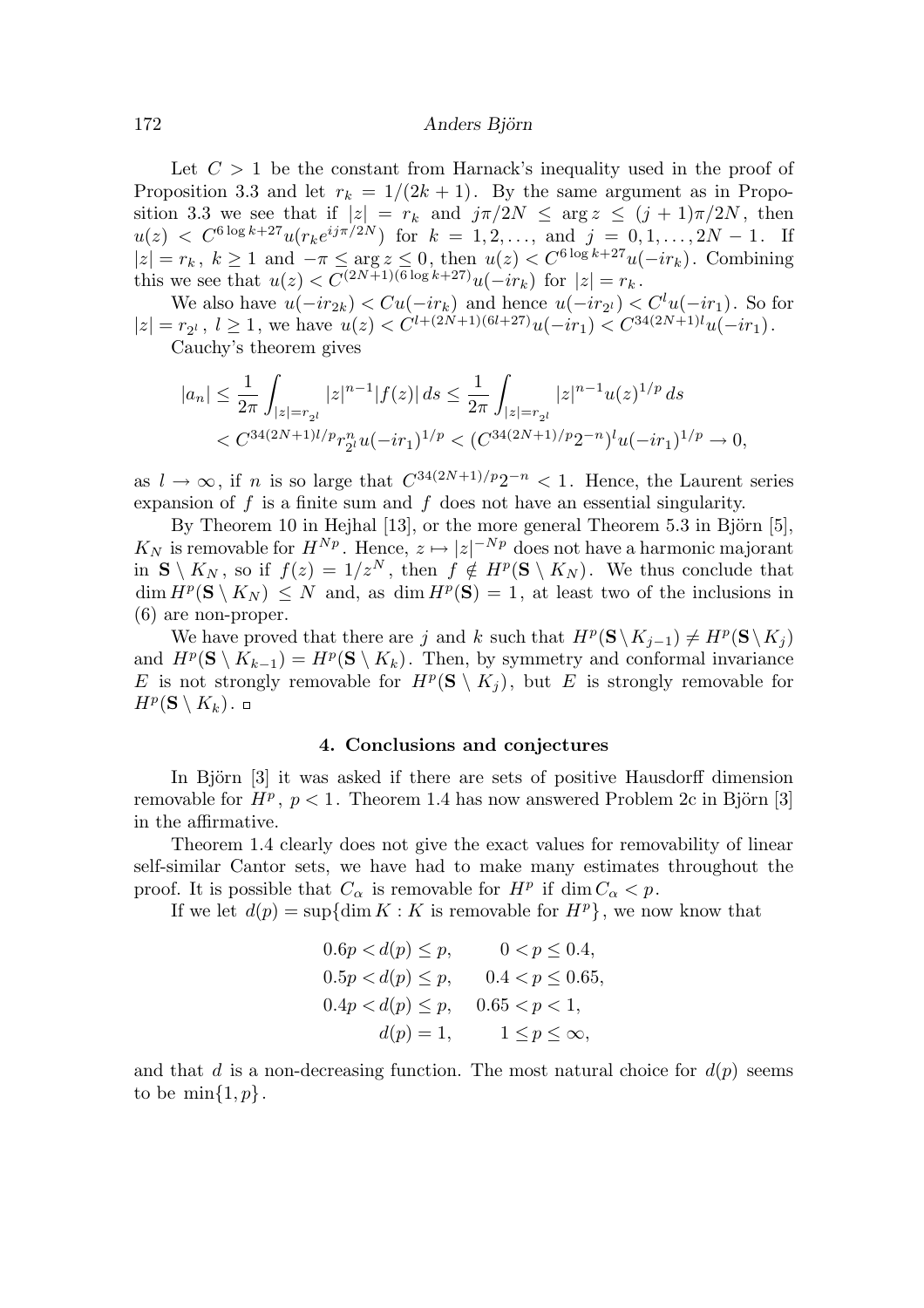**Conjecture 4.1.** Let  $0 < p < 1$ , then there exists a compact set K removable for  $H^p$  with dim  $K = p$ .

This was asked as Problem 2b in Björn [3].

If this is true, then only Problems 1 and 2a in Björn  $[3]$  remain. I have no idea of whether they are true or not, but I would like to formulate them here as one combined important problem.

**Problem 4.2.** Let  $0 < p < \infty$  and  $d = \min\{1, p\}$ . Does there exist a compact set K removable for  $H^p$  with positive d-dimensional Hausdorff measure?

For  $p = \infty$  it is well known that this is true.

In Section 3 we were not able to obtain Proposition 3.3 for  $0 < p < \frac{1}{2}$  $\frac{1}{2}$ . I believe that this is not due to lack of removable sets, only due to lack of examples of removable sets. I therefore would like to make the following conjecture.

Conjecture 4.3. Let  $0 < p < \frac{1}{2}$  $\frac{1}{2}$ , then there exist two compact sets  $K_1$  and  $K_2$  removable for  $H^p$  with  $K_1 \cup K_2$  not removable for  $H^p$ .

Corollary 3.4 would of course follow for  $0 < p < \frac{1}{2}$  $\frac{1}{2}$ . I would also like to make the following conjecture.

Conjecture 4.4. Let  $0 < p < 1$  and  $0 < \alpha < \beta < \frac{1}{2}$  $\frac{1}{2}$ . If  $C_{\beta}$  is removable for  $H^p$ , then  $C_{\alpha}$  is removable for  $H^p$ .

It is easy to believe this conjecture, but since  $C_{\alpha} \not\subset C_{\beta}$ , unless  $\alpha = \beta/2^{k}$ ,  $k = 1, 2, \ldots$ , it seems harder to prove. Some partial results can be obtained from the results in Section 2, e.g. if  $\alpha^{0.6116} \le \beta \le 0.001$  and  $C_{\beta}$  is removable for  $H^p$ , then  $p \ge \dim C_\beta \ge \dim C_\alpha/0.6116$ , and  $C_\alpha$  is removable for  $H^p$ , by the proof of Theorem 1.4.

Acknowledgement. This research was completed while the author was visiting University of Michigan, Ann Arbor, supported by Linköping University, University of Michigan and Gustaf Sigurd Magnusons fond of the Royal Swedish Academy of Sciences.

#### References

- [1] BJÖRN, A.: Removable Singularities for Hardy Spaces of Analytic Functions. Ph. D. Dissertation, Linköping, 1994.
- [2] BJÖRN, A.: Removable singularities for Hardy spaces in subdomains of C. In: Potential Theory – ICPT 94, edited by J. Král, J. Lukeš, I. Netuka, and J. Veselý. de Gruyter, Berlin–New York, 1996, pp. 287–295.
- [3] BJÖRN, A.: Some open problems relating removable singularities for Hardy spaces and Hausdorff measures. - In: Potential Theory – ICPT 94, edited by J. Král, J. Lukeš, I. Netuka, and J. Veselý. de Gruyter, Berlin–New York, 1996, p. 474.
- [4] BJÖRN, A.: Removable singularities for Hardy spaces. Complex Variables Theory Appl. 35, 1998, 1–25.
- [5] BJÖRN, A.: Removable singularities on rectifiable curves for Hardy spaces of analytic functions. - Math. Scand. 83, 1998, 87–102.